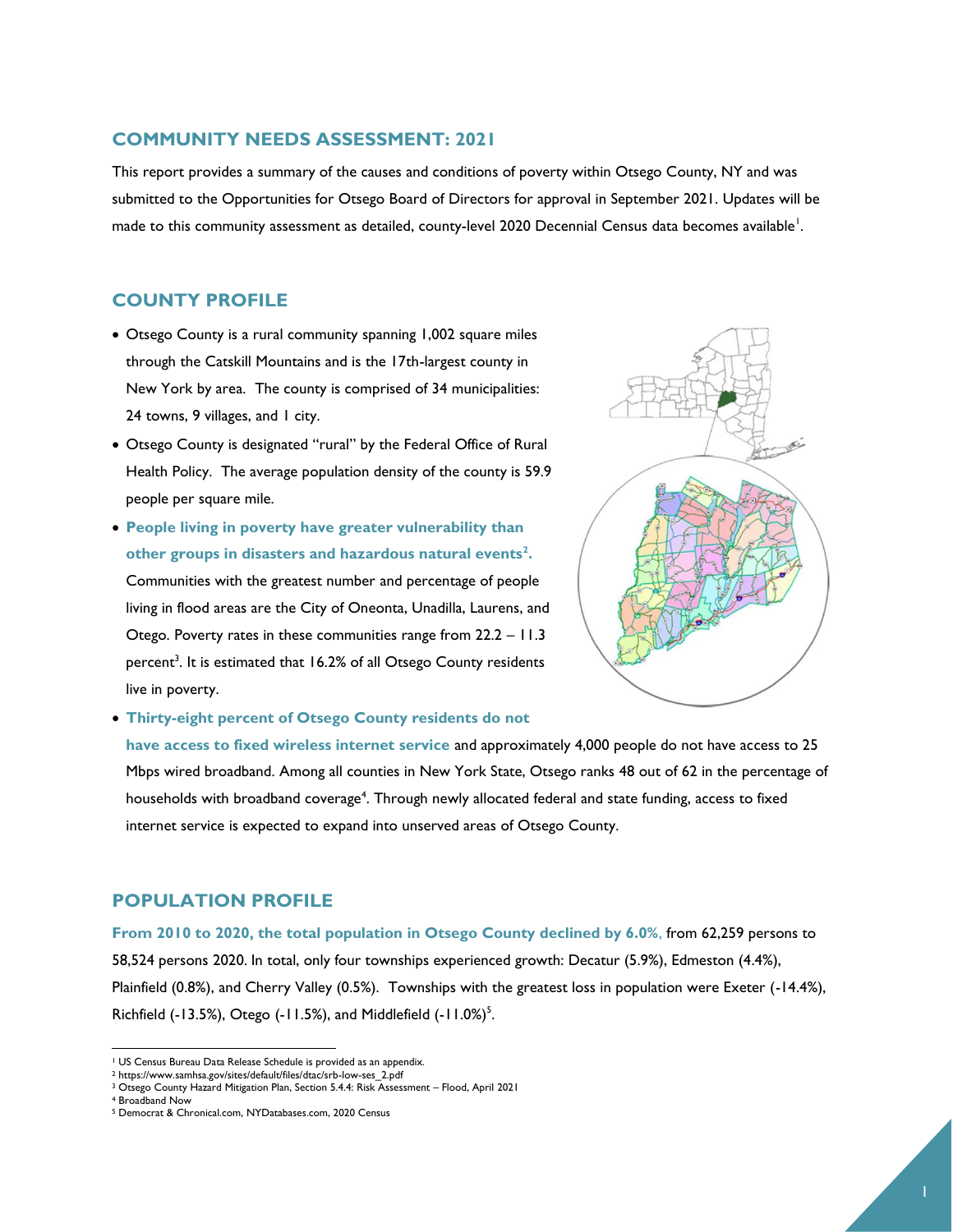Factors contributing to the overall population decline:

- The rate of births and inward migration to Otsego County is slower that the rate of deaths and outward migration<sup>6</sup>.
- Challenges and barriers with the 2020 Census enumeration process. In total, only 54.7% of Otsego County households self-responded to the 2020 Census compared to 57.0% in 2010 and 61.0% in 2000<sup>7</sup>.

From 2014 to 2019, Otsego County experienced a loss of 389 households (-1.36%). Of the estimated 23,409 households, 14,494 are families. Married-couple families comprised 77.29% of the total number, while male head of household (HoH) comprise 8.33% and female HOH comprised 14.39% of families. Non-family households represent 36.14% of all households in Otsego County. Of non-family households, 30.1% live alone; of which 13.9% (n=980) are persons over the age of 65. In comparison, **households served by Opportunities for Otsego were 23.8% non-family and 76.2% family. Of the family households, nearly 40% were two-parent households followed by single parent female households (29.3%).**

Vulnerable populations (e.g. children, elderly, racial and ethnic minorities, economically disadvantage, rural residents) are at greater risk of poor physical and social health status and often encounter barriers to accessing healthcare and other supportive services<sup>8</sup>. A summary of vulnerable populations in Otsego County is provided below:

- Age: The largest age cohort in Otsego County is persons 65+ followed by persons ages 18-24. The age group with the greatest rate of growth from 2010 to 2019 is persons age 65+ (15.56%). Populations with the largest percentage decline were persons aged 45-54, with -21.58% rate change, followed closely by children ages 5-17 (-19.30%)<sup>9</sup>. Age groups served most through the programs and services of Opportunities for **Otsego are persons aged 24-34, children from birth-4 and youth ages 5-17.**
- Race/Ethnicity: From 2010 to 2020, Otsego County experienced an 11.1% decline in persons identifying as White and a 203.1% jump in persons identifying as Multi/Mixed Race. Per 2020 Census data, Whites comprise 89.5% of the population, Blacks represent 2.2% of the population, Multi/Mixed Race made up 5.3% of the population, and the remaining races combined represent 2.9% of the population. Of all persons, 4.1% (n=2,392) identify as Hispanic or Latino/Latinix<sup>10</sup>. The demographics of the population served by **Opportunities for Otsego mirror that of Otsego County.**
- Language: Overall, 1.24% of Otsego County resident identify as having Limited English Proficiency (LEP). Of the estimated 738 persons, 48% speak Spanish or Spanish Creole<sup>11</sup>. Of all persons receiving services **from Opportunities for Otsego, 99.4% reported English as their primary language, followed by 1.7% Urdu, 1.3% Chinese, .09% Spanish, and 1.7% "Other".**

<sup>&</sup>lt;u>.</u><br>6 NYS Department of Health Vital Statistics and IRS migration data

<sup>7</sup> https://www.census.gov/library/visualizations/interactive/2020-census-self-response-rates-map.html

<sup>8</sup> https://www.ajmc.com/view/nov06-2390ps348-s352

<sup>9</sup> US Census ACS, 2019 5 Year Estimates

<sup>10</sup> Democrat & Chronical.com, NYDatabases.com, 2020 Census

<sup>11</sup> https://www.lep.gov/maps/lma2015/Final\_508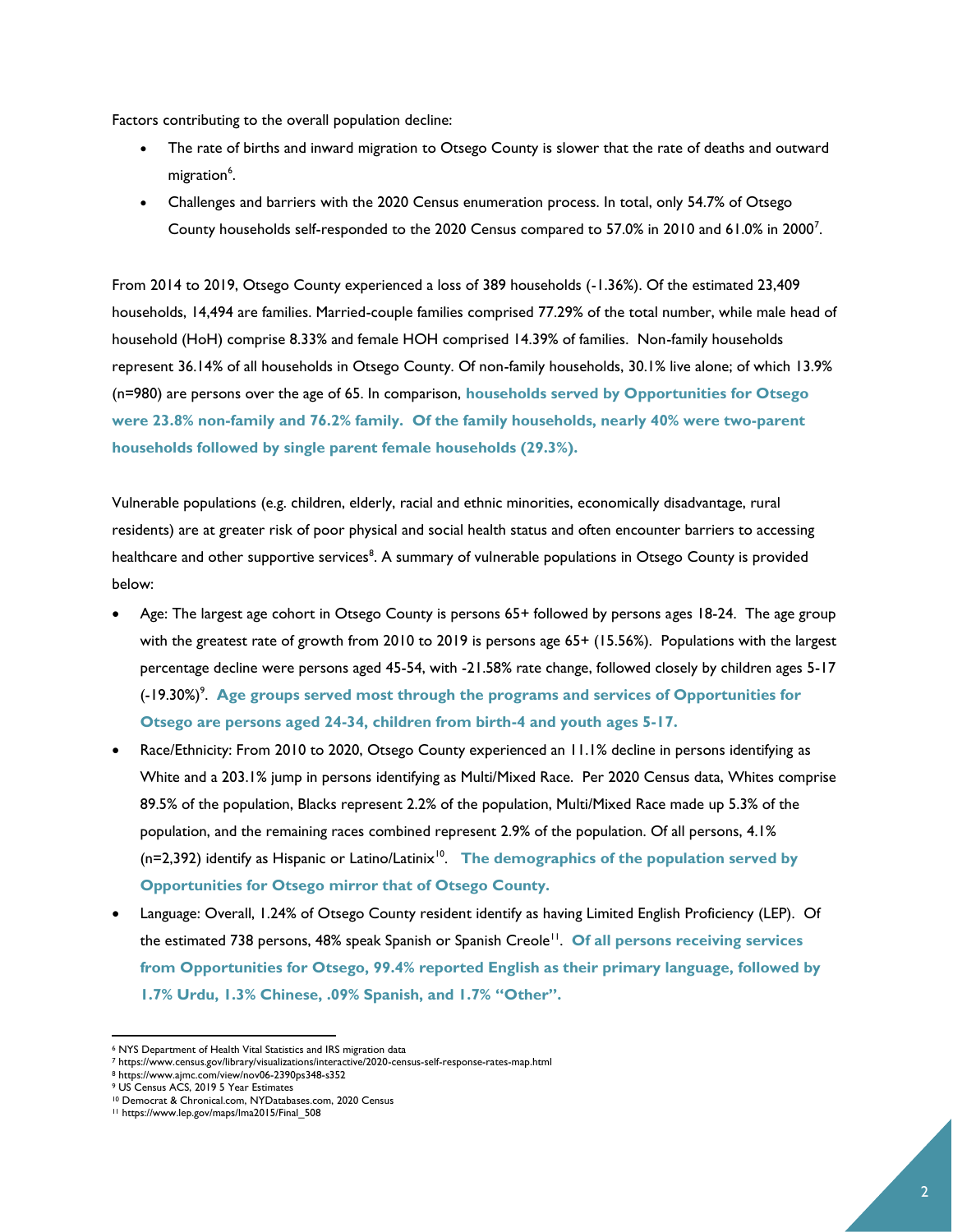- Poverty<sup>12</sup>: Poverty is defined by the federal government annually and are often used to determine eligibility for social programs. The 2021 Federal Poverty Guideline (100% FPL) is \$26,500 for a family of four. Approximately **8,809 persons were living in poverty in Otsego County during 2019, representing 16.2% of the total population**. This rate is greater than the poverty rates in both New York State (13.1%) and the United States (12.16%) for the same period.
	- **Persons aged 18-24 make up one-quarter of all people living below the FPL in Otsego County**, followed by children under the age of 17 with a combined rate of 20.0%.
	- **The rate of poverty for females is 16.4% compared to males at 13.2%.**
	- **Native Hawaiian-Pacific Islander have the highest rate of poverty at 100% followed by persons of Some Other Race (49.4%), Black (35.4%), and Multi-Race (32.1%).** Hispanic/Latino persons had a higher rate of poverty compared to Non-Hispanic/Latino at rates of 23.6% and 14.6% respectively.
	- **Children aged 0-17 and seniors aged 65+ that identify as "Some Other Race" have the highest rate of poverty in Otsego County** at 79.82% and 34.21% respectively.
	- Of all households living in poverty, **married couples had the highest rate of poverty at 40.6%, followed by female headed households (39.4%).**
	- Of the population age 25 and older, **25.9% those who did not earn a high school diploma live in poverty.** As a person's level of education attainment increases, the rate of poverty decreases.
	- Of those in the labor force, **persons who worked part-time or part-year during the past 12 months had a poverty rate of 19.7% compared to a rate of 23.0% who did not work at all** in the past 12 months.







12 US Census ACS, 2019 5 Year Estimates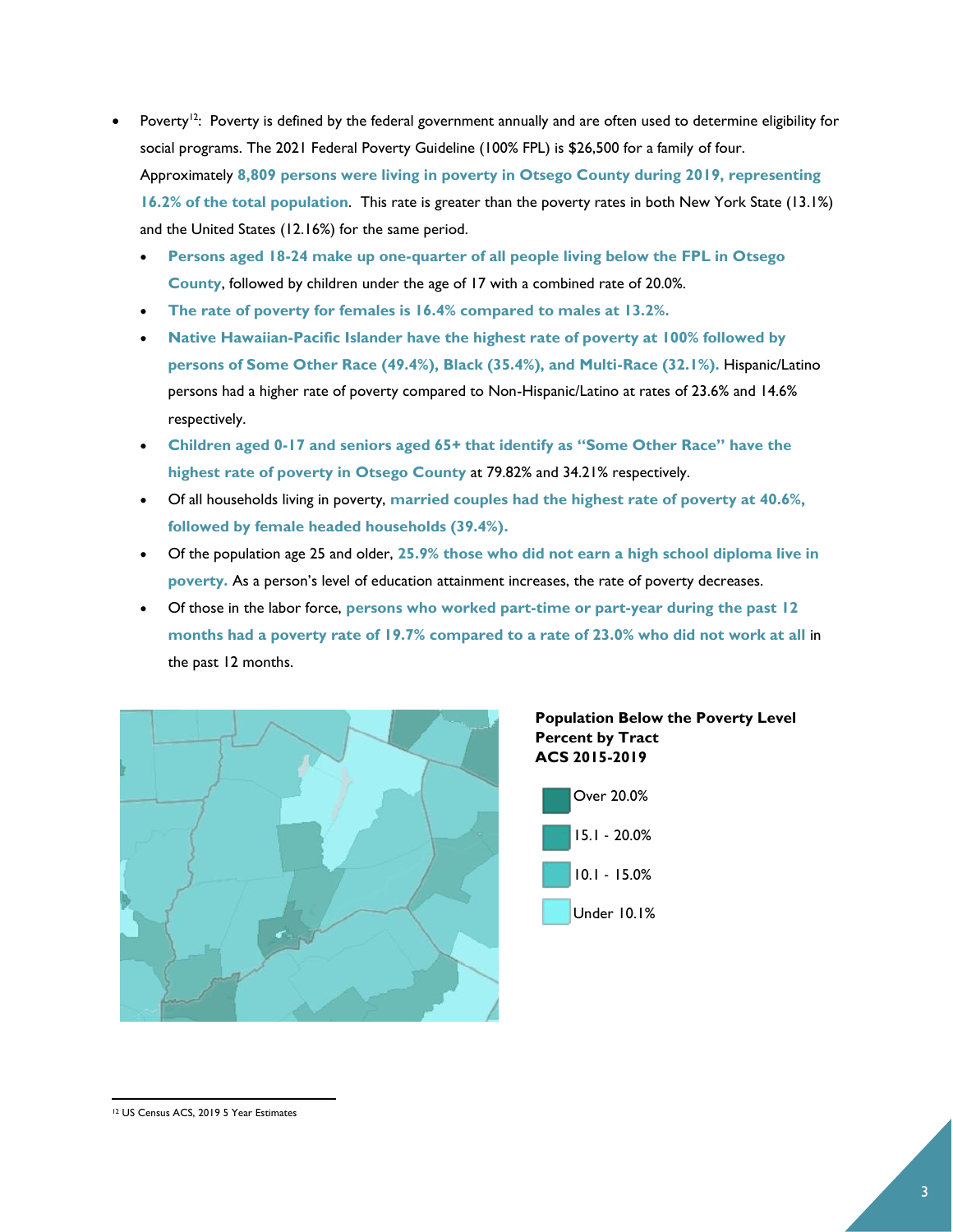The highest rates of poverty within Otsego County are in the City of Oneonta (specifically, tracts 5911 and 5910 with rates of 30.1% and 24.0% respectively) and census tract 5908, which encompasses the Town of Oneonta, with a poverty rate of 20.7%. Census Tract 5911, which is located south of the Norfolk-Southern railroad tracks and adjacent to the Susquehanna River in the City of Oneonta, has the greatest rate of persons countywide living below 200% of FPL at a rate of 55.7%.

Per the National 2020 Poverty Measure Estimates<sup>13</sup>, the official poverty rate in 2020 was 11.4%, up **1.0 percentage point from 2019. This is the first increase in poverty after five consecutive annual declines.** National data also noted an increase in poverty rates increased for married-couple families and families with a female householder from 2019 to 2020. The poverty rate for married-couple families increased from 4.0% in 2019 to 4.7% in 2020 and the female householder families, the poverty rate increased from 22.2% to 23.4%. One would expect that 2020 poverty rates in Otsego County will also reflect these trends.

An additional measure of poverty is the Supplemental Poverty Measure (SPM). While the official poverty measure includes only pretax money income, the SPM adds the value of in-kind benefits, such as SNAP, school lunches, housing assistance, stimulus payments and refundable tax credits like those enacted as part of economic relief legislation related to the COVID-19 pandemic. SPM data findings: **the national SPM rate of 9.1% was 2.3 percentage points lower than the official poverty rate of 11.4%. This is the first time in the history of the SPM where poverty is lower using the SPM than the official poverty rate.**

- Unemployment insurance benefits, that were expanded during 2020, prevented 5.5 million people from falling into poverty.
- Stimulus payments, enacted as part of COVID-19 pandemic economic relief legislation, moved 11.7 million persons out of poverty. Without stimulus payments, the poverty rate for all people would have been 12.7% rather than 9.1%.
- Social Security continued to be the most important anti-poverty program, moving 26.5 million individuals out of poverty.

## **EMPLOYMENT**

 Despite increases in minimum wage, many workers in Otsego County cannot afford basic family expenses. **At the current minimum wage, only a single-adult fast-food worker and a two-adult working household could sustain themselves<sup>14</sup> .** Average weekly salaries in Otsego County range from \$771 to  $$1,043$ , depending on the business sector<sup>15</sup>.

<sup>13</sup> Income, Poverty and Health Insurance Coverage in the United States: 2020, Released September 14, 2021

<sup>14</sup> Massachusetts Institute of Technology Living Wage Calculator

<sup>15</sup> NYS Department of Labor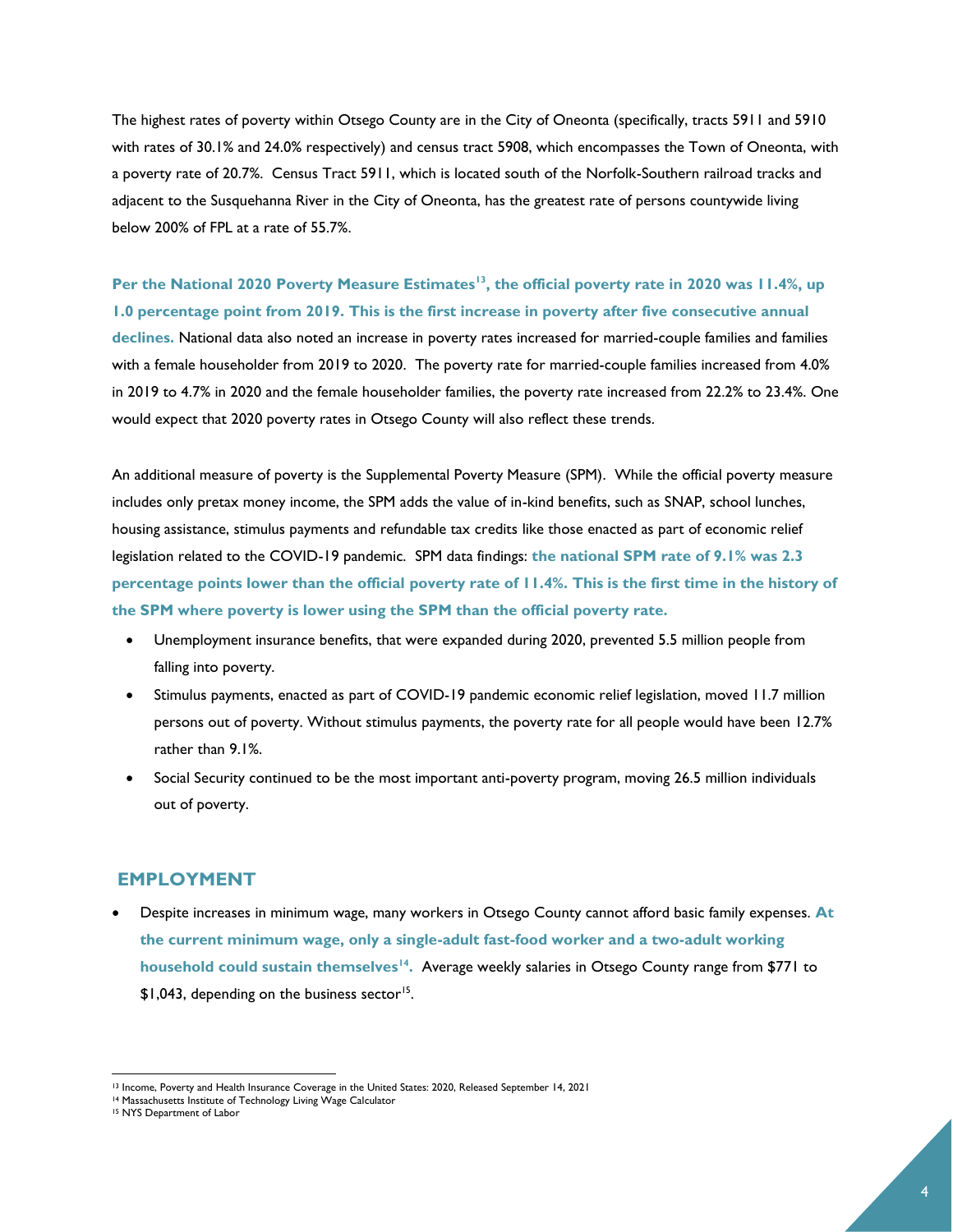- **Since 2014, the number of persons in the Otsego County labor force has been on a continual**  decline, dropping from 30,000 persons to 26,600<sup>16</sup>. Based on Census Bureau age demographics, one would expect this trend to continue.
- Disregarding unemployment rates during the COVID-19 pandemic, the year with the greatest unemployment was 2012, with a rate of 8.0% and the lowest unemployment rate was in 2019 at 4.1%. **Until the COVID-19 pandemic, the unemployment rate in Otsego County was on a consistent downward trend since 2012<sup>17</sup> .**
- Industries with the greatest employment in Otsego County are health care and social assistance; retail trade; local government; accommodation and food services; state government; educational services; and manufacturing. Combined, these industries represent 77% of all employment<sup>18</sup>.
- Since 2017, **Otsego County has experienced a decline in licensed family/group day care providers equating to nearly a loss of 100 childcare slots** for children from 6 weeks to school-age. Comparably, there are 15 Day Care Centers in Otsego County. In total, these centers can provide care for up to 40 infants, 54 toddlers, 525 preschoolers, and 137 school-age children. **Of the available care for preschoolers, 44% of slots are within the Head Start program<sup>19</sup> .**



 $\overline{\phantom{a}}$ <sup>16</sup> US Bureau of Labor and Statistics (https://data.bls.gov)

<sup>18</sup> https://statistics.labor.ny.gov/ins.asp

<sup>17</sup> https://statistics.labor.ny.gov/laus.asp

<sup>19</sup> New York State Office of Children and Family Services (OCFS)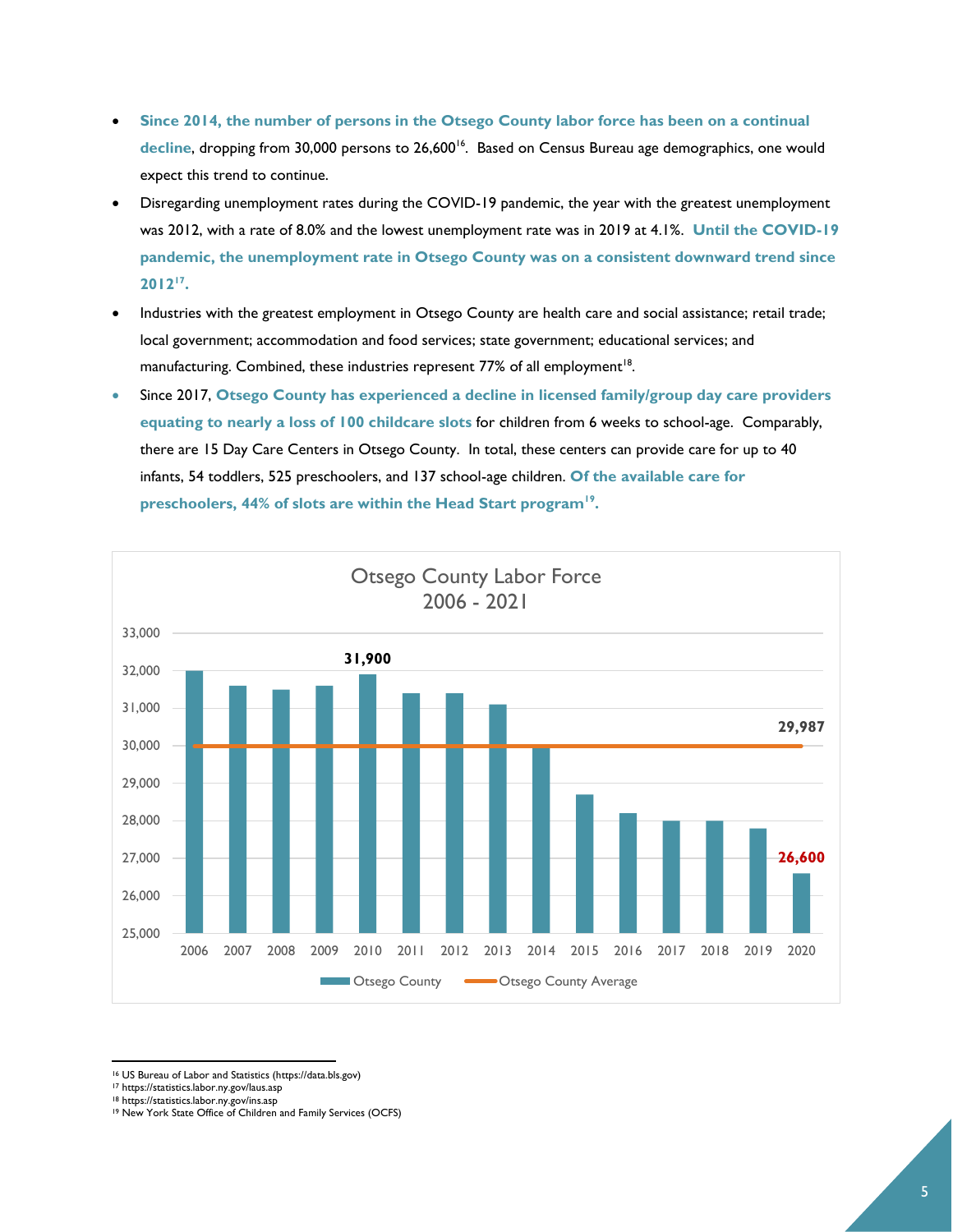# **HOUSING**

In 2020, Otsego County had an estimated 29,838 housing units: a 3.1% decrease since 2010 $^{20}$ .

- Vacancy Rates: **Of all housing units, 24.9% are vacant**, including 419 owner-occupied, 676 rental units and 6,728 "Other" housing units which are used for seasonal, recreational, or occasional use. The "Other" housing vacancy rate in Otsego County is  $21.54\%$  compared to the national rate of 8.27%<sup>21</sup>.
- Housing Age: **Approximately 69.5% of housing in Otsego County was built prior to the 1978 federal ban on consumer use of lead-containing paint.** The median year in which all housing was built was  $1955^{22}$ .
- Overcrowding: Among all occupied housing units, 2.01% (n=455) are considered overcrowded per HUD definition. **The Census Tract with the highest rate of overcrowding is 5910 within the City of Oneonta at a rate of 8.4% (n=114) followed by tract 5908 that encompasses the Town of**  Oneonta. The rate in tract 5908 is 4.1% with 80 housing units deemed overcrowded<sup>23</sup>.
- Other Housing Problems: Among all 23,409 occupied housing units, 0.7% (n=156) lack complete plumbing facilities; 0.9% (n=213) lack complete kitchen facilities; and 1.7% (n=395) have no telephone service available<sup>24</sup>.

According to HUD, the generally accepted definition of "affordability" is for a household to pay no more than 30% of its annual income on housing. **Within Otsego County, 22.3% of home owners and 55.9% of renters are cost burdened<sup>25</sup> .** The chart below summarizes the hourly wage a household must earn in order to afford a rental unit based on the area Fair Market Rent FMR) and not exceed 30% of income for housing costs.

| Year                      | <b>Efficiency</b> | <b>I-Bedroom</b> | 2-Bedroom | 3-Bedroom | 4-Bedroom |
|---------------------------|-------------------|------------------|-----------|-----------|-----------|
| FY 2022 FMR <sup>26</sup> | \$723             | \$734            | \$892     | \$1,151   | \$1,307   |
| Hourly Wage               | \$13.31           | \$13.38          | \$16.79   | \$21.06   | \$27.00   |

Homeless: Over the period 10/2019 – 09/2020, Opportunities for Otsego housed 140 homeless households through its domestic violence shelter and emergency housing shelter. The top presenting issues among all homeless households were eviction (42.5%), family crisis/break up (22.5%), lost temporary living situation (12.5%) and domestic violence (12.5%). Additional emergency housing was provided by the Otsego County Department of Social Services and the newly established Warming Station in Oneonta.

 <sup>20</sup> Democrat & Chronical.com, NYDatabases.com, 2020 Census

<sup>21</sup> US Census ACS, 2019 5 Year Estimates

<sup>22</sup> US Census ACS, 2019 5 Year Estimates

<sup>23</sup> US Census ACS, 2019 5 Year Estimates

<sup>24</sup> US Census ACS, 2019 5 Year Estimates <sup>25</sup> US Census ACS, 2019 5 Year Estimates

<sup>26</sup> US Department of Housing and Urban Development (HUD), Fair Market Rents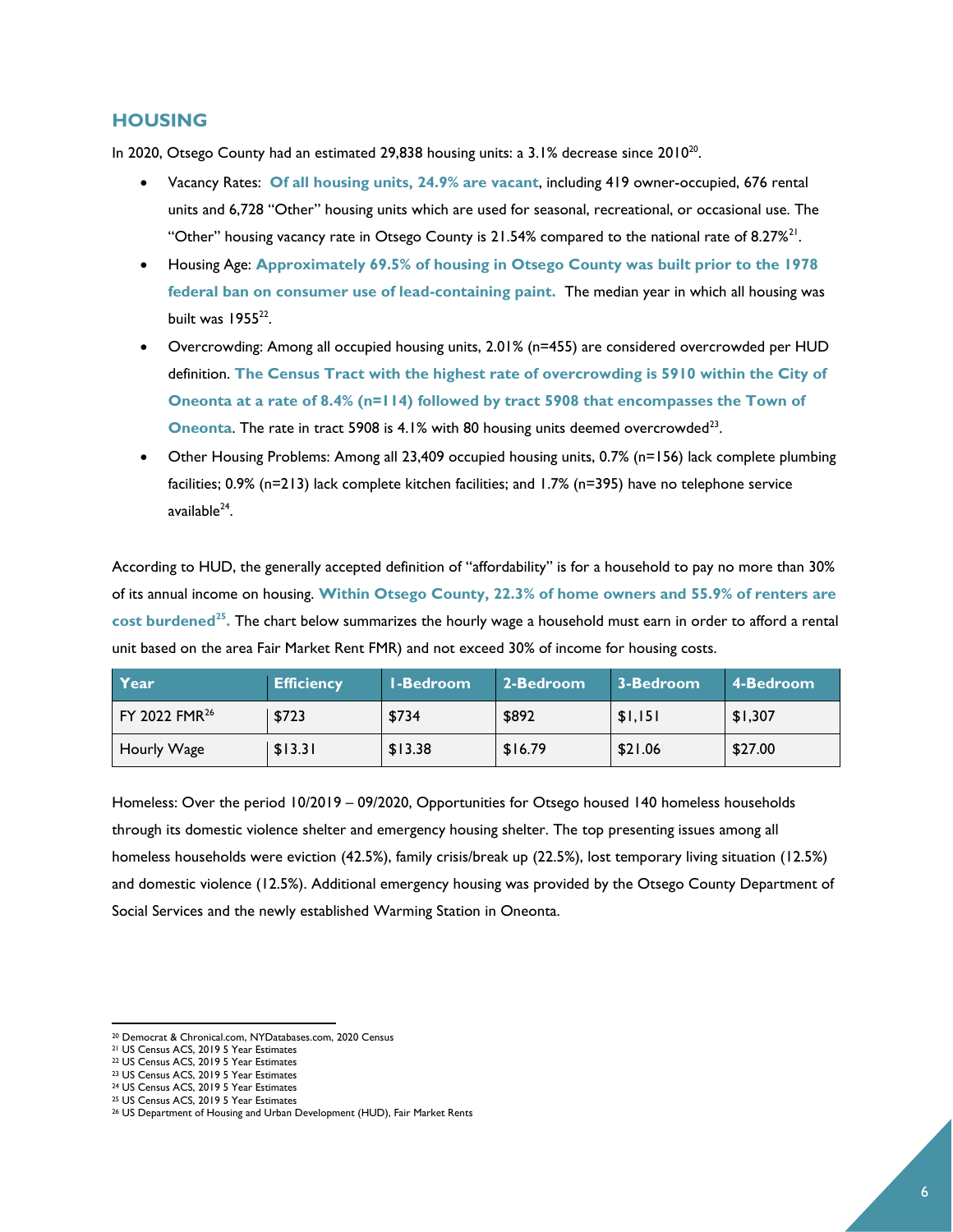- Student Homelessness<sup>27</sup>: During the 2019-2020 school year, there were 99 homeless children **attending public school in Otsego County.** On average, Otsego County public school districts educate 83 homeless students each year.
- Among these students **Kindergarten-age children had the highest rate of homelessness (12.9%), followed by children enrolled in first grade (11.8%), and third, fourth, and sixth grades (9.7%)**.
- The Oneonta City School District had the highest number of homeless students (n=38), while Richfield Springs Central School has the highest rate of student homelessness compared to total enrollment. **Richfield Springs Central School has ranked as one of the top three school districts in the rate of student homelessness for the last five consecutive years.**
- The majority of homeless students (84%) were doubled-up or living in a temporary, shared housing situation, while the remaining lived in a congregate shelter (8.5%) or lived in a motel/hotel (7.5%).

### **NUTRITION**

Per Feeding America, 12.0% of Otsego County residents (n=7,190) were food insecure prior to COVID-19. Of those considered food insecure, 32% live above the income threshold (200% FPL) to be eligible for SNAP and other nutrition programs. Further analysis on the impact of the pandemic on local food insecurity estimates that **food insecurity in Otsego County grew to 14.3% during 2020** and, with improvements to the economy and federal response, is expected to drop to 12.8% in 2021.

Food deserts continue to plague families in Otsego County. Per the UDSA, an estimated 15,705 low-income rural residents, 23.85% of the population of Otsego County, live more than 1 mile from supermarket. **Populations most impacted by food deserts are people identifying as White (75.49%), children ages 0-17 (14.54%), and seniors (12.47%).** Rural census tracts with the greatest population affected by limited food access are 5908 (79.2%), 5904 (65.8%), 5915 (65.4%), 5907 (55.3%). These tracts include the towns of Oneonta, Edmeston, Burlington, Pittsfield, New Lisbon, Gilbertsville, Morris, Worcester, and Maryland.

Resources to assist households in accessing food include community Farmers Markets and food pantries. Per NYS Agriculture and Markets, Farmers Markets operate in Cooperstown, Oneonta, Morris, Richfield Springs, and Middlefield. Food pantries operate in nearly every community in Otsego County including, Burlington Flats, Cherry Valley, Cooperstown, Edmeston, Gilbertsville, Hartwick, Laurens, Maryland, Milford, Mount Upton, New Berlin, South New Berlin, Oneonta, Otego, Richfield Springs, Schenevus, Schuyler Lake, Unadilla, West Oneonta, and Worcester.

Programs to assist with addressing nutritional needs:

 <sup>27</sup> https://nysteachs.org/topic-resource/data-on-student-homelessness-nys/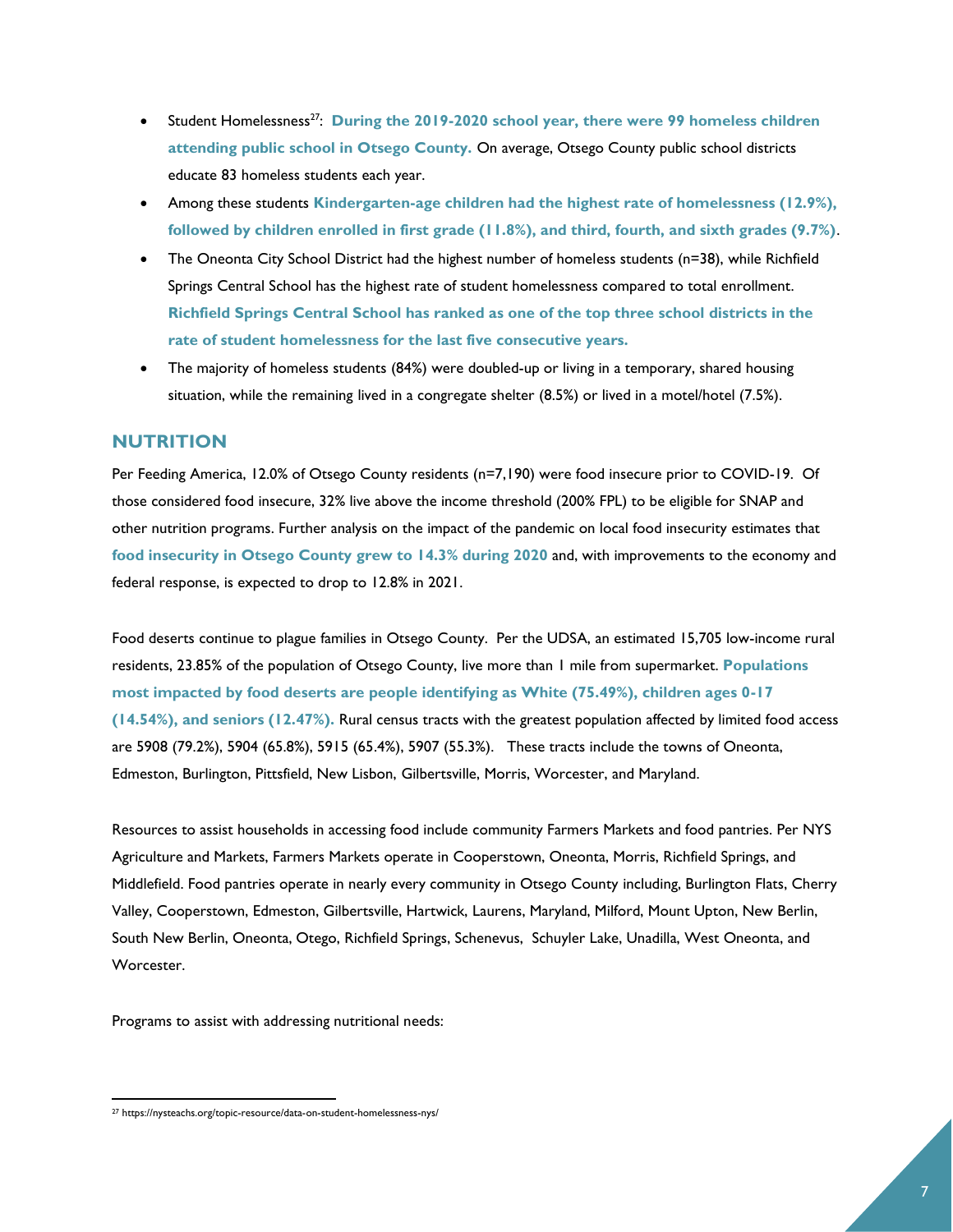- Free/Reduced School Lunch Program: **During the 2019-2020 school year, 50.74% of the students in Otsego County were eligible for free or reduced lunches.** School districts exceeding the county average were Unatego (69.0%), Cherry Valley-Springfield (67.5%), Laurens (64.8%), Gilbertsville-Mt. Upton (61.2%), Worcester (58.2%), Morris (54.3%), and Milford (53.3%)<sup>28</sup>. Under USDA provisions to address food insecurity brought about by COVID-19, all student, regardless of income, received free/reduced lunch during the 2020- 2021 school year. This waiver has been extended until June 2022.
	- o Many schools supplement students weekend food needs through independently run Backpack Programs. **Among the Otsego County school districts that partner with the Regional Food Bank of Northeastern New York for their programs, an average of 210 children are served weekly<sup>29</sup> .**
- Soup Kitchen and Food Pantries: Data gleaned through Hunger Prevention and Nutrition Assistance Program (HPNAP) report **an average of 182 people are served meals each day at funded soup kitchens, food pantries and shelters in Otsego County**.
- Supplemental Nutrition Assistance Program (SNAP): New York State caseload data reports 2,980 households encompassing 5,168 persons received SNAP benefits in June 2021. The total number of recipients of SNAP has been on a gradual decline since 2017. Comparable data from June 2017 shows a drop of 180 households (-5.7%) and 634 people (-10.9%).
	- During the COVID-19 pandemic, additional SNAP benefits were issued to students enrolled in school free/reduced lunch programs. Based on the number of days their school was closed or in-person attendance was reduced due to COVID-19 during the 2020-2021 school year, children received between \$82 and \$132 in P-EBT food benefits for that month.
- Women, Infants, and Children (WIC): Per NYS WIC data, 680 prenatal, postpartum women, infants, and children under age 5 received benefits from the Otsego County WIC program during the 2020-21 contract year. Of the beneficiaries, 90.69% were White, 4.01% Multi-Race, 2.57% Black, 1.12% Asian, and less than 1% American Indian/Alaskan Native and Native Hawaiian/Pacific Islander. Nearly six percent were Hispanic.

# **INCOME**

- Median Household Income: The median household income in Otsego County during 2019 was \$54,028; \$14,458 below the New York State median income of \$68,486<sup>30</sup>. Per the US Census Bureau 2020 national statistics, the median household income from 2019 to 2020 decreased by 2.9%<sup>31</sup>. One could presume that 2020 median income data for households in Otsego County will also reflect these trends.
	- Data available through Opportunities for Otsego client management database on the source(s) of household income report 50.4% of adults earn income through employment or employment and other sources; 38.6% have other income sources and 11.0% do not have income.

 $\overline{\phantom{a}}$ <sup>28</sup> https://data.nysed.gov/studenteducator.php

<sup>&</sup>lt;sup>29</sup> Regional Food Bank of Northeastern New York, https://regionalfoodbank.net/backpack-program/

<sup>30</sup> US Census ACS, 2019 5 Year Estimates

<sup>31</sup> Income, Poverty and Health Insurance Coverage in the United States: 2020, Released September 14, 2021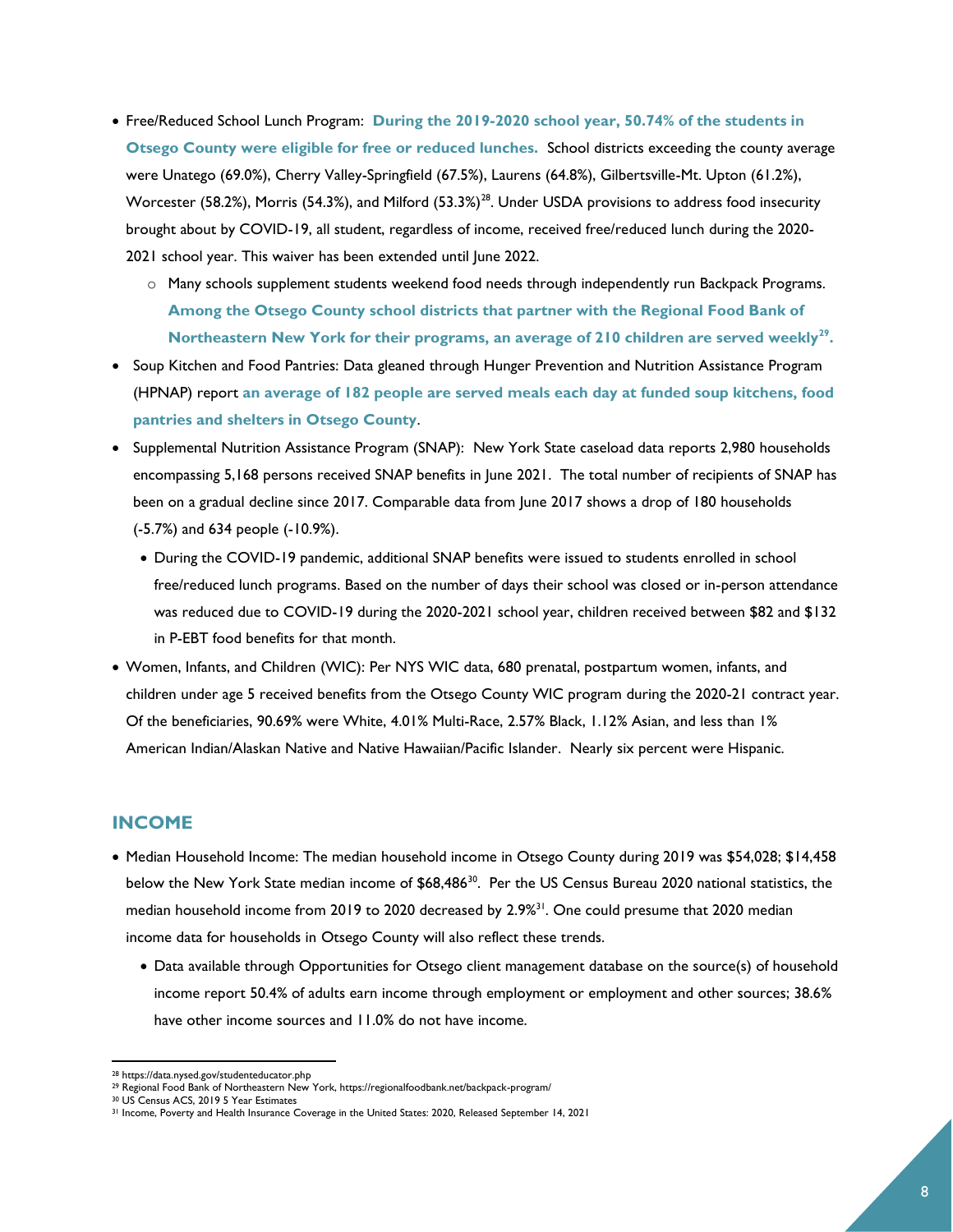- According to the 2019 American Community Survey estimates, 16.2% of Otsego County residents live below the poverty level. **Census tract 5911 within the City of Oneonta has the highest rate of poverty within Otsego County at 31.1%**. Per the US Census Bureau 2020 national statistics, the poverty rate from 2019 to 2020 increased by 1 percentage point. One could presume that the 2020 poverty rate in Otsego County experienced the same change.
- Temporary Assistance for Needy Families (TANF) provides cash assistance to low-income families with dependent children. **During January 2021, Otsego County reported a total of 289 recipients, of which 156 were children, at an average of \$492.84 per person.** The highest average of recipients was in January 2020 at 375. Overall, from 2010 to 2019, the total recipients decreased by only 26 persons.
- SSI provides monthly cash payments to help low-income aged, blind, and disabled persons meet their basic needs (e.g. food, clothing, and shelter). During January 2021, Otsego County reported a total of 1,448 recipients at an average monthly benefit of \$600.94 per person. **Since 2011, average SSI payments have only increased by \$87.95 per month<sup>32</sup>** .
- The Earned Income Tax Credit (EITC) is a tax credit for certain people who work and have low wages. This tax credit reduces the amount of taxes taken out each pay period and the amount of tax owed at the end of the fiscal year. Persons who file for the EITC may also receive a refund. **The number of EITC filed for tax year 2018 in Otsego County was 3,910**. In total, \$8,554,723 was received in EITC with the sum of all refunds totaling \$152,36,439. Sixty EITC returns were prepared by a volunteer organization, such as VITA, Military VITA and  $\mathsf{TCE}^{33}$ .

In an effort to improve worker wages, legislation was enacted in the 2016-17 New York State budget to gradually increase the minimum wage to \$15/hour for all industries and \$10/hour for tipped workers. The mandated yearly bump in hourly wages helps to address the rising cost-of-living; however, has unintended consequences for workers receiving publicly-funded benefits such as food, childcare, housing assistance, and the Earned Income Tax Credit. Eligibility for public benefits is often means-tested, therefore **small increases in earned income could cause low-income families to lose some or all of their essential public benefits, leaving them worse off despite earning more. This phenomenon, coined the "Benefit Cliff", disproportionately impacts Black and Hispanic families and often traps families in poverty instead of lifting them out of it<sup>34</sup>** .

Research based on 2018 American Community Survey data found that a 10% increase in median wages for Black and Hispanic families resulted in greater income gains compared to Asian and White families, thus posing a greater risk for losing essential public benefits.

 $\overline{\phantom{a}}$ 

<sup>32</sup> NYS Office of Temporary and Disability Assistance (http://otda.ny.gov/)

<sup>33</sup> The Brookings Institute, EITC Interactive and Resources (brookings.edu)

<sup>34</sup> Koball, H., Growing Pains: How Benefit Cliffs Can Derail Government Support, 05.12.2021 (https://spotlightonpoverty.org/spotlight-exclusives/growing-painshow-benefit-cliffs-can-derail-government-support)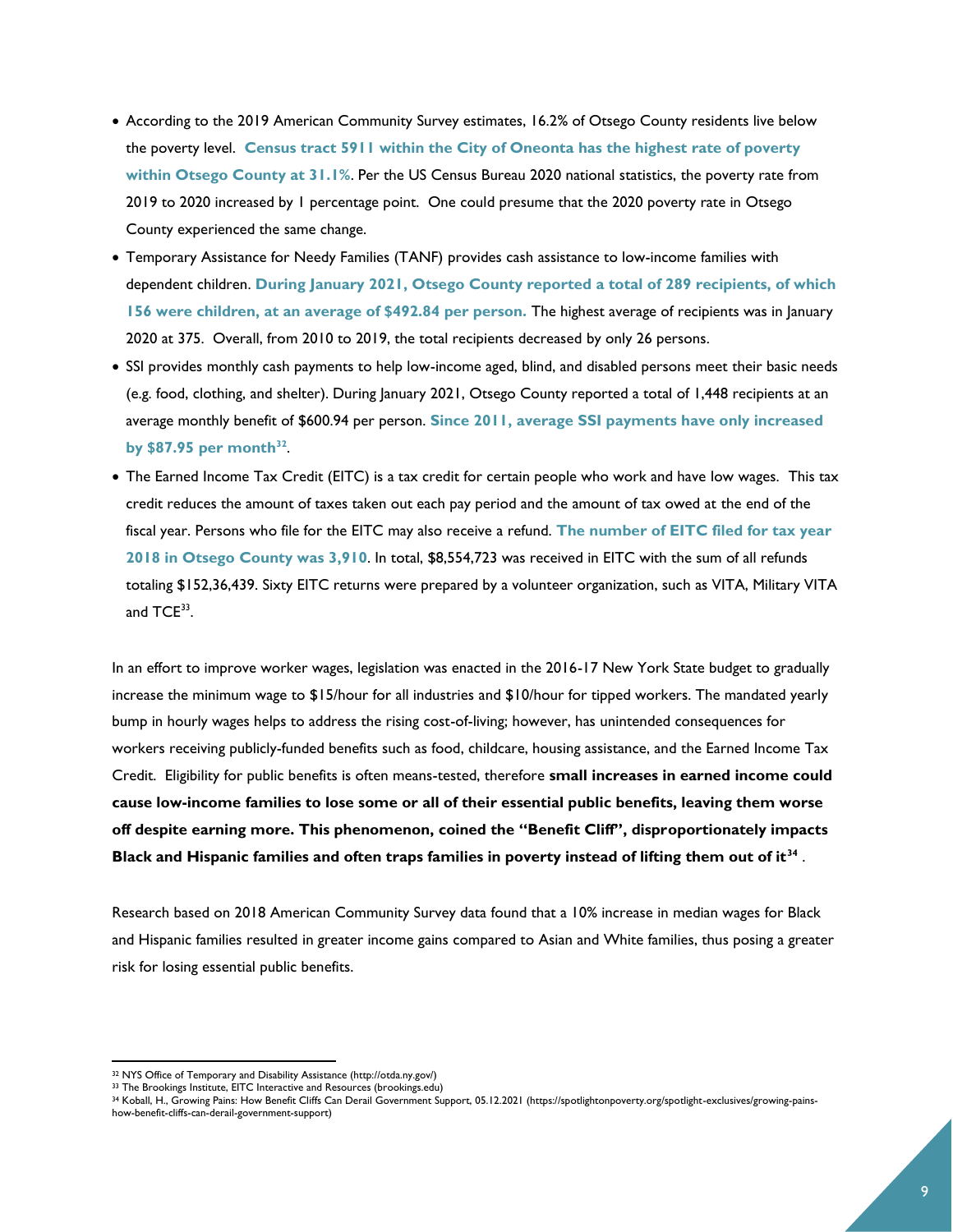# **TRANSPORTATION**

**Countywide, 8.8% of households (n=2,063) do not have access to a personal vehicle.** The greatest concentration is in central Otsego County, including census tracts 5911 in the City of Oneonta, 5908 (the Town of Oneonta), 5905 (Milford/Colliersville) and 5902.01 (Hartwick) with rates of 39.6, 11.0, 10.2 and 9.5 percent respectively<sup>35</sup>.

Commuter Trends: According to 2019 American Community Survey estimates, **the median commute time for workers in Otsego County is 22.93 minutes** compared to the national average of 26.94 minutes. Of the work force age 16 and older in Otsego County:

- 28.7% had commute times longer than 30 minutes, with 5.9% clocking in a commute of an hour or longer.
- 74.9% drove to work alone, 8.9% walked or rode bicycles, 8.2% carpooled, 1.7% used public transportation, and 1.4% took taxicabs. An estimated 5.0% work from home.
- Census Tract 5914, which includes the towns of Laurens and Otego, has the greatest percentage of workers commuting to work by vehicle (95.2%).
- Census Tracts with the highest rate of workers traveling to work via public transportation are 5911 in the City of Oneonta (11.3%) and 5902.01 encompassing the town of Hartwick (4.2%).

According to the US Bureau of Labor and Statistics, **the Consumer Price Index for gasoline rose 41.8% since July 2020**. The average gas price in Albany, New York has ranged from as low as \$2.08 to as high as \$3.24 over the past 3 years. Fluctuations in gas prices impact commuter patterns, personal travel and often contribute to increased costs to consumers at the grocery stores and delivery fees.



#### 36 Month Average Retail Price Chart

Public transportation options include Oneonta Public Transit (OPT) and Otsego Express. These two entities, along with ARC Otsego, partner to best meet the demand for affordable public transportation across Otsego County.

<sup>&</sup>lt;sup>35</sup> US Census Bureau, **ACS, 2019 5 Year Estimates**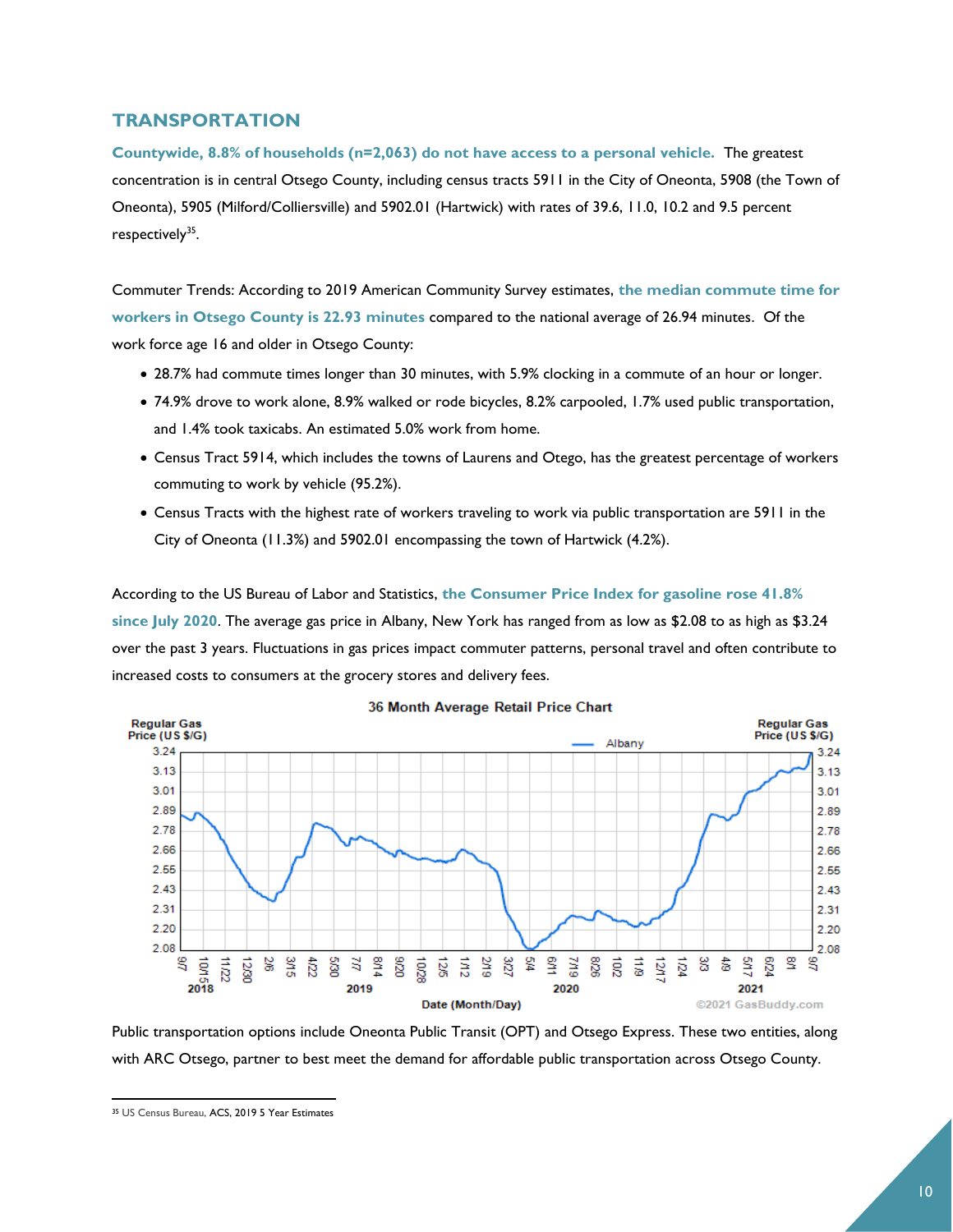However, **available bus routes and schedules cannot accommodate all, particularly persons living more than ¾ mile from established bus stops, working non-traditional hours, or commuting between counties**. Alternate transportation options include: GetThere mobility management of the Rural Health Network of South Central New York; Otsego County Office for the Aging (age 60+); Otsego County Veterans' Affairs (veterans living east of Route 205); and private providers such as Circle of Life, A&D Taxi, Lyft and Uber<sup>36</sup>.

The primary purpose of GetThere is to provide transportation to medical appointments and other health-related needs not covered by Medicaid. From 2019 to present, this service assisted 1,380 Otsego County residents; primarily from Oneonta (32.9%), followed by Unadilla (10.4%), Cooperstown (6.7%), Maryland (6.2%), Richfield Springs (6.0%), and Otego (5.7%). An additional 29 individuals received transportation assistance for employment purposes since 2020<sup>37</sup>.

## **HEALTH & WELLNESS**

Overall, 3.6% (n=2,160) of Otsego County residents over the age of 65 do not have health insurance. Males make up a greater population of the uninsured (58.6%) compared to females (41.4%). **Persons with income under 200% of FPL make up 43.2% of all uninsured in Otsego County<sup>38</sup>** .

**According to 2020 National Health Insurance data, 8.6% of people, or 28.0 million, did not have health insurance at any point during the year.**

- Between 2018 and 2020, the rate of private health insurance coverage decreased by 0.8 percentage points to 66.5%, driven by a 0.7 percentage-point decline in employment-based coverage to 54.4%.
- More children under the age of 19 in poverty were uninsured in 2020 than in 2018. Uninsured rates for children under the age of 19 in poverty rose 1.6 percentage points to 9.3%.

Public health insurance is available to the aged, disabled, and those with limited income. The following are rates of public health insurance usage in Otsego County<sup>39</sup>:

- Medicare: A total of **14,148 persons received Medicare benefits in 2019**, of which 2,034 qualified as a "disabled individual".
- Medicaid: An estimated 12,404 persons in Otsego County are covered under Medicaid insurance. **The overall percentage of the population with Medicaid is 22%**. Census tracts with the highest usage rate are 5906 in the Westford/Decatur area (27.5%) and 5903 in the Richfield Springs/West Exeter area (27.0%). Four additional census tracts (5902.01, 5905, 5914, 5915) all have rates over 25%.

 $\overline{\phantom{a}}$ <sup>36</sup> Otsego County Coordinated Transportation Plan, 2018

<sup>&</sup>lt;sup>37</sup> Data provided by Getthere Mobility Management program director (09.09.2021)

<sup>38</sup> US Census Bureau, ACS, 2019 5 Year Estimates

<sup>39</sup> US Census Bureau, ACS, 2019 5 Year Estimates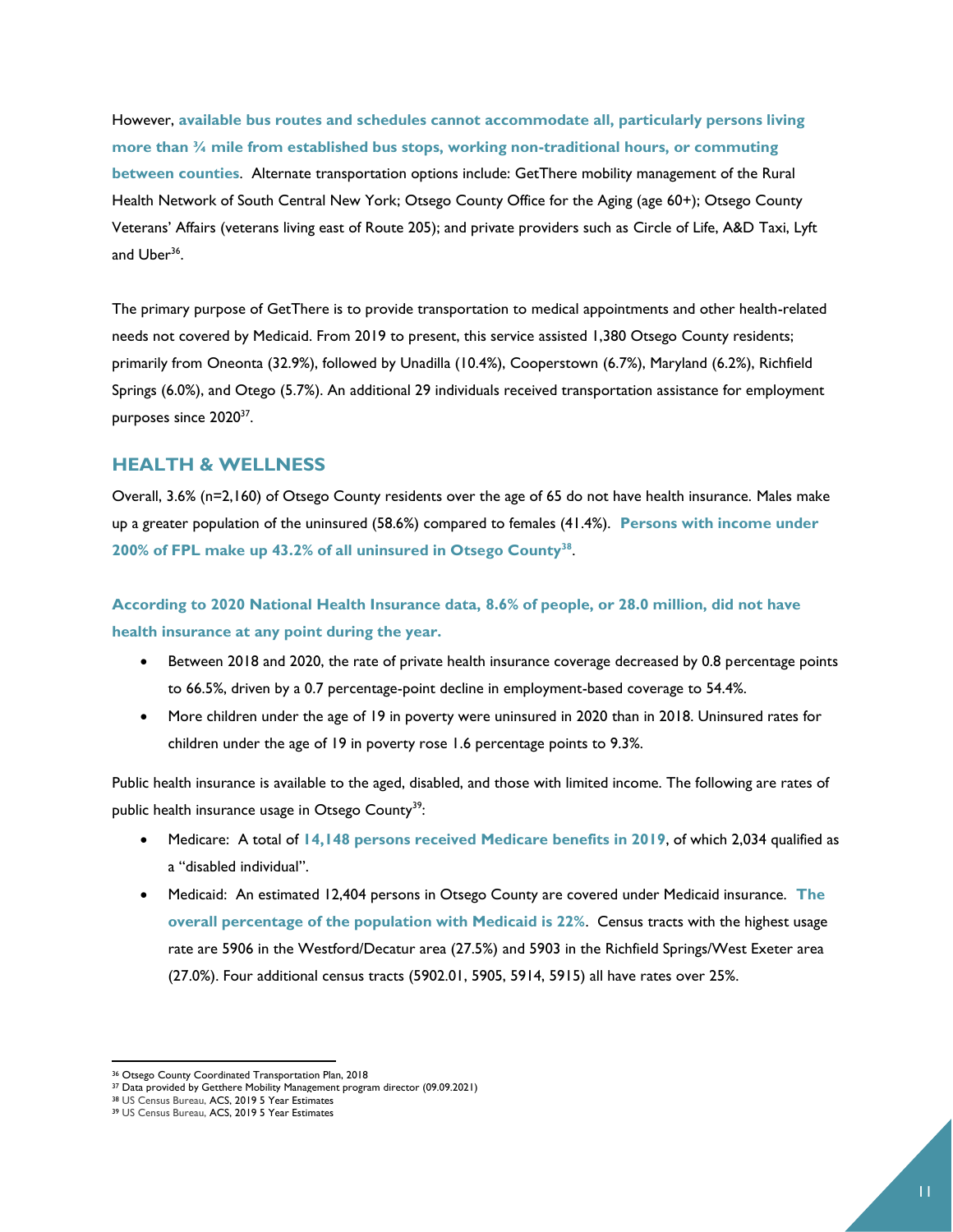According to the New York Department of Health, 1,215 youth were enrolled in Child Health Plus during September 2020. **Between September 2011 and September 2020, enrollment in CHP decreased in Otsego County by 20% (n=304)**.

Teen pregnancies and births include females age 15-19. **Over the period 2015-2018, there were an average of 35 pregnancies and 20 live births annually in Otsego County.** Over this period, the number of pregnancies and births has followed a cyclical trend; rising one year and falling the next<sup>40</sup>.

"Infant, neonatal, and post neonatal mortality and low birth weight are two of the most widely used indicators of the health and welfare used to measure the well-being of population as it reflects the general state of maternal health and the effectiveness of primary health care systems. " **The table below reports maternal and infant health indicators for Otsego County compared to New York State for the years 2016-2018**.

| Indicator <sup>41</sup>                            | <b>3 Year Total</b><br>$(2016 - 2018)$ | <b>County</b><br><b>Rate</b> | <b>NYS Rate</b> |
|----------------------------------------------------|----------------------------------------|------------------------------|-----------------|
| Percentage of births with early prenatal care      | 999                                    | 69.1                         | 76.2            |
| Percentage of births with late or no prenatal care | 75                                     | 5.2                          | 5.5             |
| Mortality Rates (per 1,000 births)                 |                                        |                              |                 |
| Infant $($ $ $ year)                               | 10                                     | 6.8                          | <b>4.4</b>      |
| Neonatal (<28 days)                                |                                        | 4.7                          | 2.9             |
| Post neonatal (1 month to 1 year)                  |                                        | $0.6*$                       | 1.5             |
| Fetal death (>20 weeks gestation)                  | 3                                      | 2.0                          | 1.5             |
| Perinatal (20 weeks gestation - 28 days of life)   | 16                                     | 10.7                         | 9.4             |
| Perinatal (28 weeks gestation - 7 days of life)    | Н                                      | 7.4                          | 5.2             |
| Percentage of low birth weight (<2.5 Kg)           | 197                                    | 6.7                          | 8.0             |

According to the New York State Department of Health, there were 2,463 deaths in Otsego County from 2015- 2018. The **leading cause of death** over this period was Heart Disease (26.4%), followed by Cancer (21.3%), Chronic Lower Respiratory Diseases (6.4%), Unintentional Injury (4.3%)m and Diabetes (4.5%). Since the start of the COVID-19 public health crisis, 66 deaths related to COVID-19 have been reported by the local Department of Health.

**Access to Care**: Since 2004, Otsego County has been designated a "Medically Underserved Area" (MUA) by the U.S. Department of Health and Human Services. MUA designation is based on having too few primary care providers, high infant mortality, high poverty or a high elderly population. It is estimated that **Otsego County has one primary care physician for every 870 persons throughout its rural community and 354 "other primary care providers" to every person<sup>42</sup>** .

 <sup>40</sup> NYS Department of Health, Vital Statistics, Table 30

<sup>41</sup> NYS Department of Health CHAI (County Health Assessment Indicators)

<sup>42</sup> https://www.countyhealthrankings.org/app/new-york/2020/measure/factors/4/data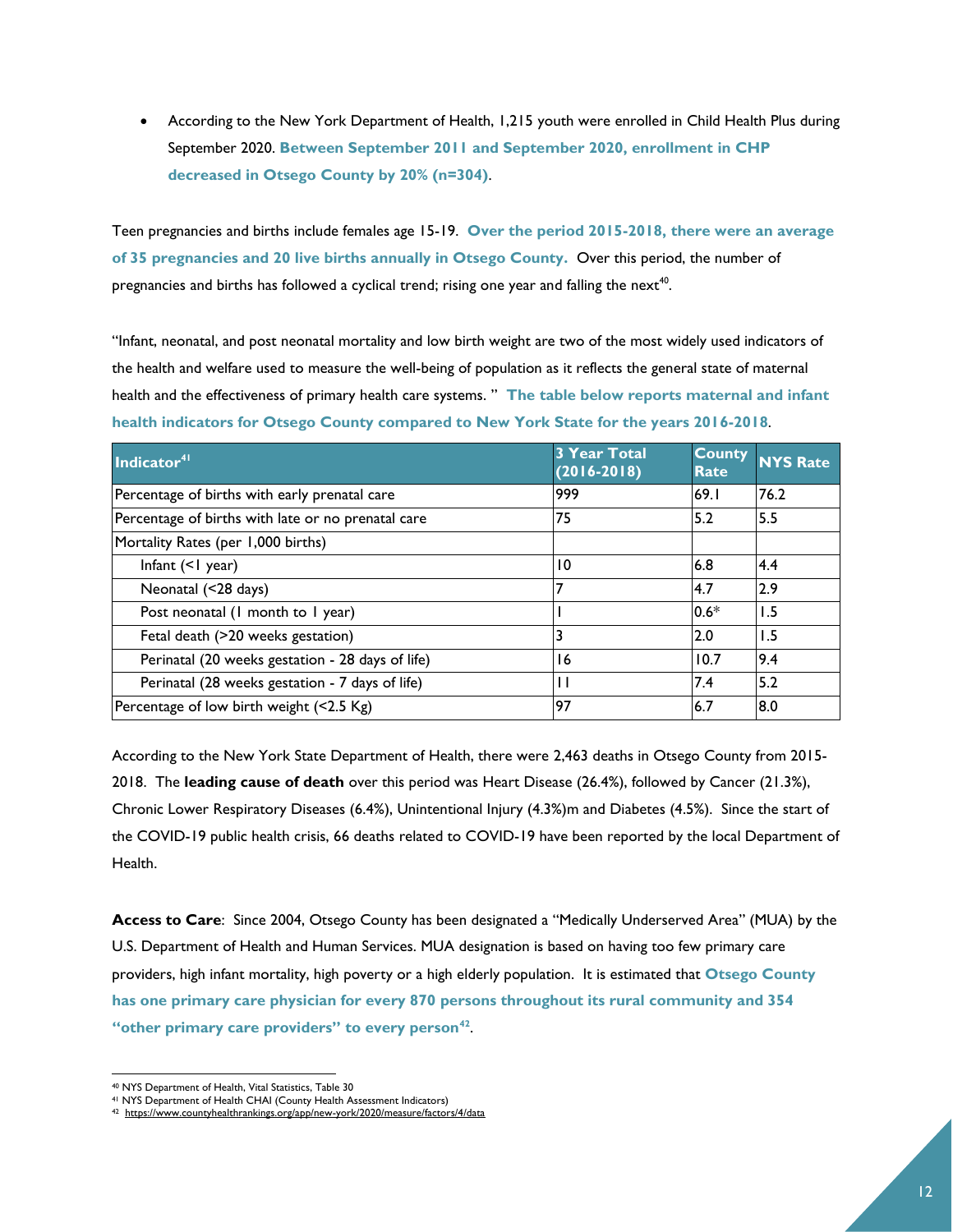Bassett Healthcare Network provides care and services to people living in a 5,600 square mile region in upstate New York and is the primary medical provider in Otsego County. The hub of the network is Bassett Medical Center in Cooperstown. In addition, the network has four area community hospitals that provide acute inpatient care and 24/7 emergency care: Cobleskill Regional Hospital, O'Connor Hospital in Delhi, Little Falls Hospital, and A.O. Fox Hospital in Oneonta provide acute inpatient care and 24/7 emergency care. In total, there are 12 facilities in Otsego County that specialize in primary health care.

To limit exposure at community health clinics and to continue to care for patients during the COVID-19 health crisis, Bassett Healthcare Network ramped up expansion of its telehealth component of the MyBassett Patient online portal. Bassett virtual health care offers video visits for primary care, specific specialty services, and inpatient/emergency specialty consultations; E-Consults for specific specialties and locations; and E-Visits for a variety of common conditions. However, with a lack of broadband access countywide, many households in Otsego County cannot utilize this option to meet their ongoing medical needs.

In addition to regional health centers operated by Bassett Healthcare, **comprehensive healthcare, preventive dental care, and mental health services are available to youth in grades PreK-12 at School Based Health Centers (SBHC) operated by Bassett Healthcare**. To receive services at a SBHC, parents must complete an enrollment paperwork, including a consent to bill the child's insurance provider. Otsego County SBHC are located in the following districts: Cooperstown; Edmeston; Gilbertsville-Mount Upton; Laurens; Milford; Morris; Richfield Springs; Schenevus; and Worcester.

**Mental Health**: According to the University of Wisconsin Population Health Institute 2021 County Health Rankings tool, it is estimated that **Otsego County has one mental health provider for every 520 people**. To help address crisis mental health needs, Otsego County contracts with the Mobile Crisis Assessment Team (MCAT) from The Neighborhood Center in Utica to provide 24 hour/7 day a week intervention. School-age youth can access mental health services through Bassett Healthcare School Based Health Centers located in Cooperstown, Edmeston, Laurens, Milford, Morris, Richfield Springs, Schenevus, and Worcester school districts.

**Prior to the onset of the COVID-19 pandemic, an estimated 9.5% of adults over age 18 had "poor mental health" for 14 or more consecutive days<sup>43</sup>** . Data available through the New York State Office of Mental Health reported<sup>44</sup>:

 A total of 201 children and 273 adults received mental health services which were funded through Medicaid.

 $\overline{a}$ 

<sup>43</sup> Mohawk Valley PHIP, 2016 dataset, http://www.mvphip.org/indicators/index/view?indicatorId=1835&localeId=1918

<sup>44</sup> https://omh.ny.gov/omhweb/statistics/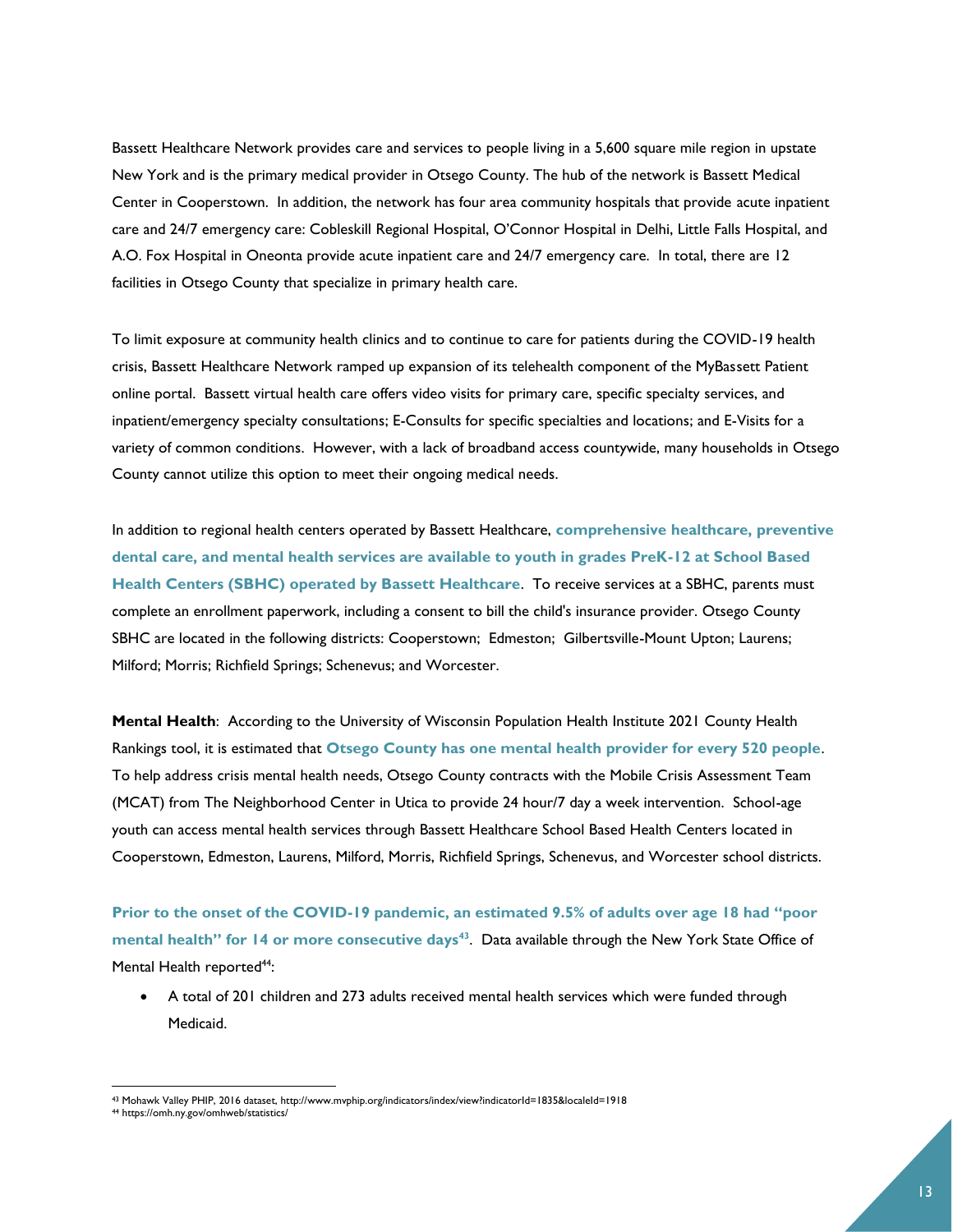- An estimated 2,720 adults and 760 children in Otsego County received outpatient mental health services during 2019.
- Of all persons admitted to Bassett Healthcare for psychiatric care in 2019, 16% were readmitted to inpatient care within 30 days of discharge and 25% readmitted 90 days after discharge. Furthermore, 21% who sought emergency psychiatric care were readmitted after 30 days and 34% within 90 days of discharge.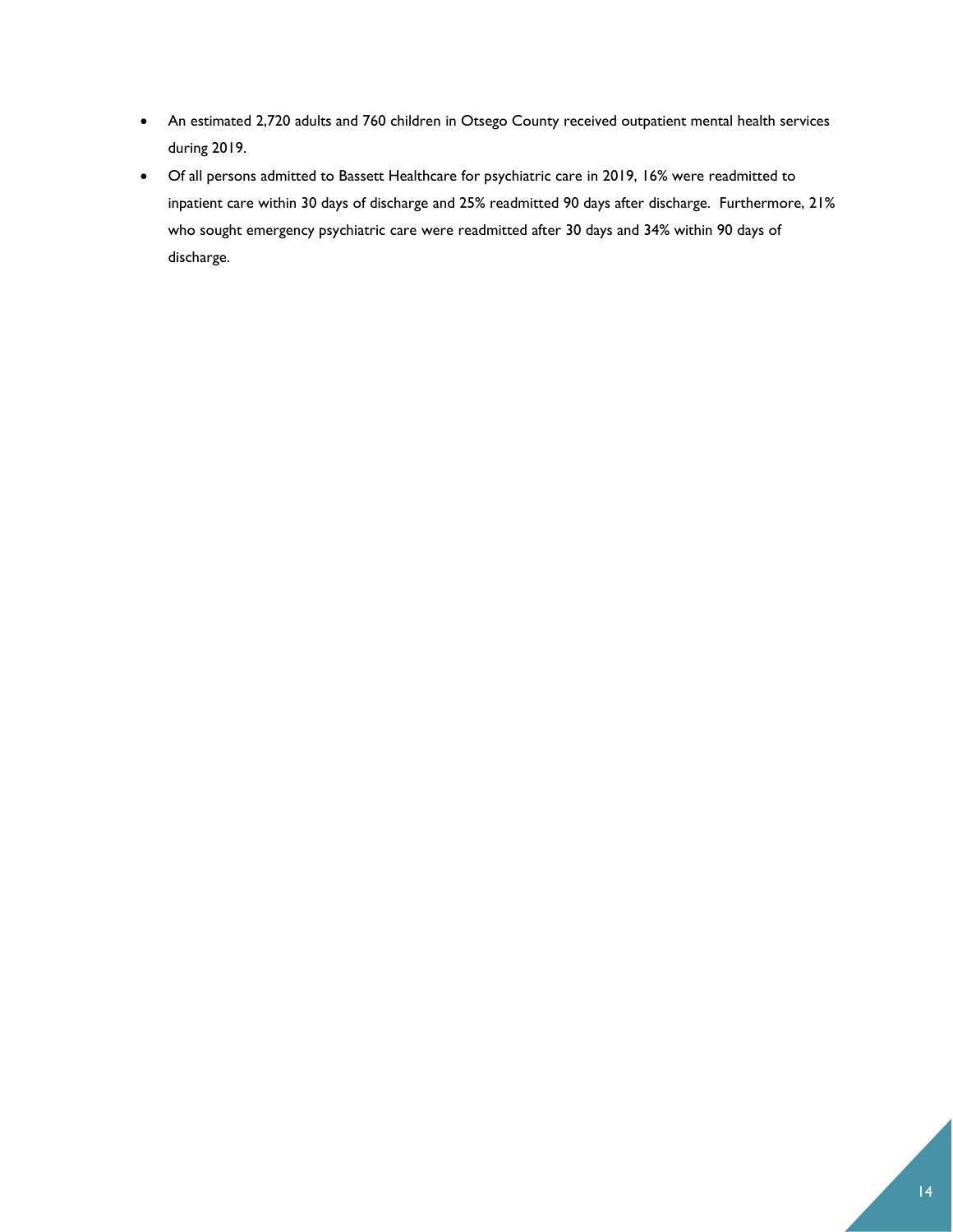# **CONSUMER & COMMUNITY INPUT**

As of 09.13.2021, 49 persons responded to Opportunities for Otsego online Community Needs Assessment survey. Of the respondents, the majority were from the City and Town of Oneonta (n=26), followed by 6.7% from West Oneonta, 4.4% from Cooperstown, Maryland, Milford, and Springfield, and the remaining respondents from Hartwick, Laurens, Morris, Otego, Otsego, Pittsfield, Richfield Springs, and Schenevus. Of all respondents, 94.7% identify as White, and one identified at Black/African American and one as Multi-Race. Responses for each content area are as follows:

| Employment is a problem in our area:              | Yes | 41             | 87.2% | No | 6 | 12.8% |
|---------------------------------------------------|-----|----------------|-------|----|---|-------|
| Work force lacks the skills for available jobs    |     | 12             | 6.6%  |    |   |       |
| Work force lacks the education for available jobs |     | 10             | 5.5%  |    |   |       |
| Not enough full time jobs with benefits           |     | 26             | 14.2% |    |   |       |
| Lack of child care during hours needed            |     | 25             | 13.7% |    |   |       |
| Cost of child care                                |     | 23             | 12.6% |    |   |       |
| Area jobs are low paying                          |     | 37             | 20.2% |    |   |       |
| Layoffs/Employers leaving the area                |     | 6              | 3.3%  |    |   |       |
| Distance to jobs/Transportation                   |     | $\mathsf{L}$   | 6.0%  |    |   |       |
| Cost of transportation                            |     | 18             | 9.8%  |    |   |       |
| Lack of technology (Computer/High Speed Internet) |     | $\overline{2}$ | 6.6%  |    |   |       |
| Not able to return to work due to COVID-19        |     | 3              | 1.6%  |    |   |       |

| Child Care is a problem in our area              | Yes | 37 | 86.0% | No | 6 | <u>14.0%</u> |
|--------------------------------------------------|-----|----|-------|----|---|--------------|
| Lack of providers/available slots                |     | 23 | 11.9% |    |   |              |
| Long waiting lists                               |     | 12 | 6.2%  |    |   |              |
| Hard to find quality, safe care                  |     | 23 | 11.9% |    |   |              |
| Hard to find reliable, consistent care           |     | 15 | 7.8%  |    |   |              |
| Hard to find infant care                         |     | 15 | 7.8%  |    |   |              |
| Affordability/Cost of child care                 |     | 28 | 14.5% |    |   |              |
| Availability does not match work/school schedule |     | 16 | 8.3%  |    |   |              |
| Distance to care/Transportation                  |     | 10 | 5.2%  |    |   |              |
| Lack of after-school programs                    |     | 23 | 11.9% |    |   |              |
| Lack of summer programs                          |     | 21 | 10.9% |    |   |              |
| Concerns related to COVID-19                     |     | 7  | 3.6%  |    |   |              |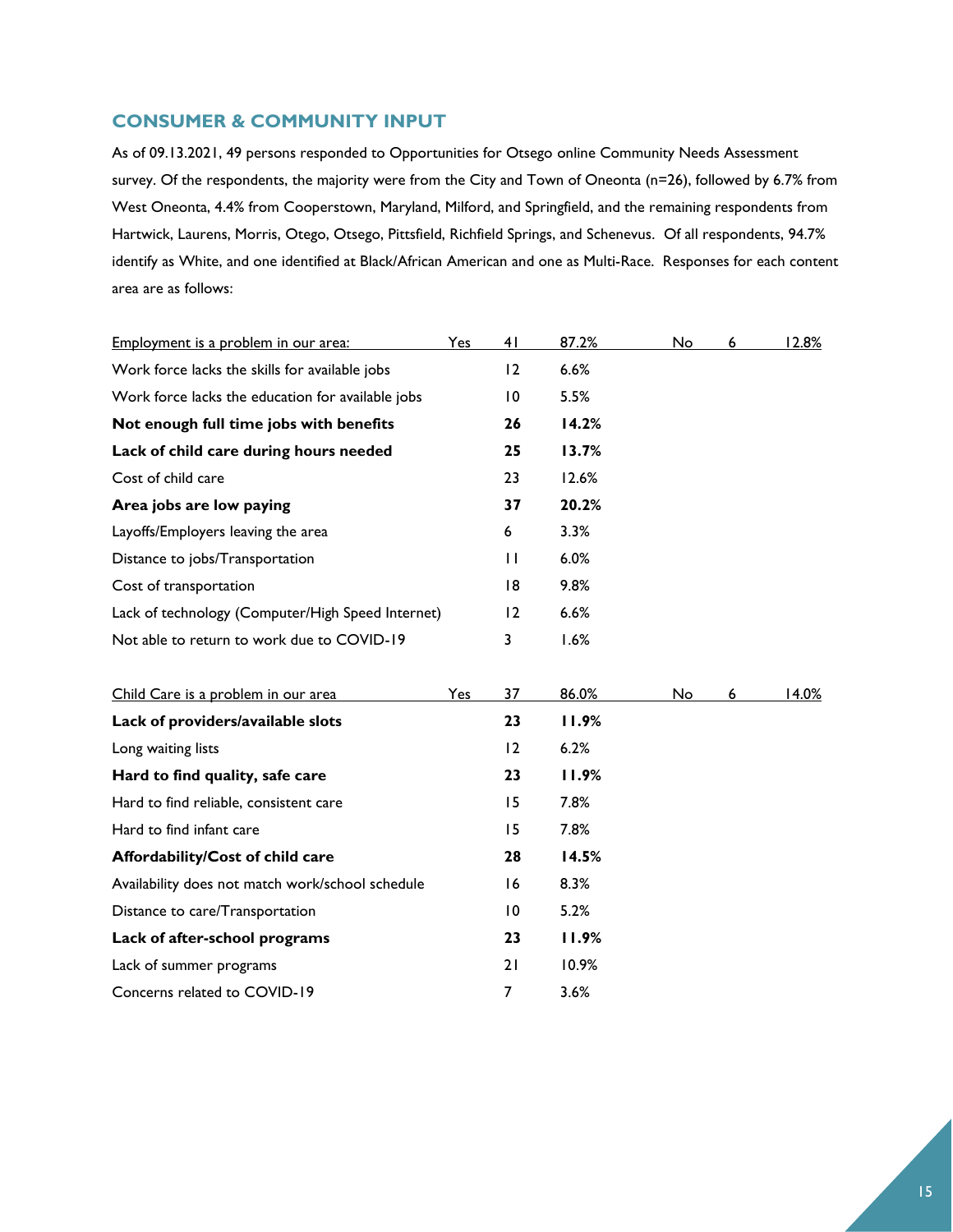| Education is a problem in our area                         | Yes | 25              | 53.2% | No  | 22 | 46.8% |
|------------------------------------------------------------|-----|-----------------|-------|-----|----|-------|
| High School drop-out rates                                 |     | 9               | 11.3% |     |    |       |
| Limited resources for remedial education/CSE               |     | 8               | 10.0% |     |    |       |
| Hard to access to GED/TASC programs                        |     | 2               | 2.5%  |     |    |       |
| Hard to access vocational training/adult learning          |     | 8               | 10.0% |     |    |       |
| Distance to school/Transportation                          |     | 3               | 3.8%  |     |    |       |
| Lack of technology (Computer/High Speed Internet)          |     | $\mathbf{H}$    | 13.8% |     |    |       |
| Lack of child care options                                 |     | 10              | 12.5% |     |    |       |
| Cost of child care                                         |     | 9               | 11.3% |     |    |       |
| Cost of higher education                                   |     | $\overline{17}$ | 21.3% |     |    |       |
| Difficulty obtaining scholarships/loans                    |     | 3               | 3.8%  |     |    |       |
| Housing is a problem in our area                           | Yes | 44              | 91.7% | No. | 4  | 8.3%  |
| Inability to pay security deposit/down payment             |     | 22              | 8.3%  |     |    |       |
| Cost of monthly rent/housing payments                      |     | 35              | 13.2% |     |    |       |
| Cost of heat and/or utilities                              |     | 21              | 7.9%  |     |    |       |
| Limited inventory of year-round housing                    |     | 36              | 13.6% |     |    |       |
| Available housing far from jobs/essential services         |     | 21              | 7.9%  |     |    |       |
| Affordable housing is not in a good/preferred area         |     | 22              | 8.3%  |     |    |       |
| Cannot/unsure how to qualify for a mortgage                |     | $\overline{7}$  | 2.6%  |     |    |       |
| Personal/family debt and/or low credit score               |     | $\overline{13}$ | 4.9%  |     |    |       |
| Inability to afford property and school taxes              |     | 16              | 6.0%  |     |    |       |
| Housing is in need of repairs/Code violations              |     | 23              | 8.7%  |     |    |       |
| Cost of home repairs/maintenance                           |     | 26              | 9.8%  |     |    |       |
| Limited housing for special populations                    |     | 23              | 8.7%  |     |    |       |
| Food/Nutrition is a problem in our area                    | Yes | 27              | 60.0% | No  | 18 | 40.0% |
| Distance to grocery store/Transportation                   |     | 17              | 18.7% |     |    |       |
| Not enough money to purchase food                          |     | $\overline{14}$ | 15.4% |     |    |       |
| Cost of healthy food options                               |     | 21              | 23.I% |     |    |       |
| Not aware of community resources (e.g. pantries)           |     | 10              | 11.0% |     |    |       |
| Limited resources/inventory at food pantries               |     | 7               | 7.7%  |     |    |       |
| Public benefits are difficult to apply for/use (e.g. SNAP) |     | 6               | 6.6%  |     |    |       |
| Monthly public benefit allowances are not enough to help   |     | 8               | 8.8%  |     |    |       |
| Distance to meal sites/programs/Transportation             |     | 8               | 8.8%  |     |    |       |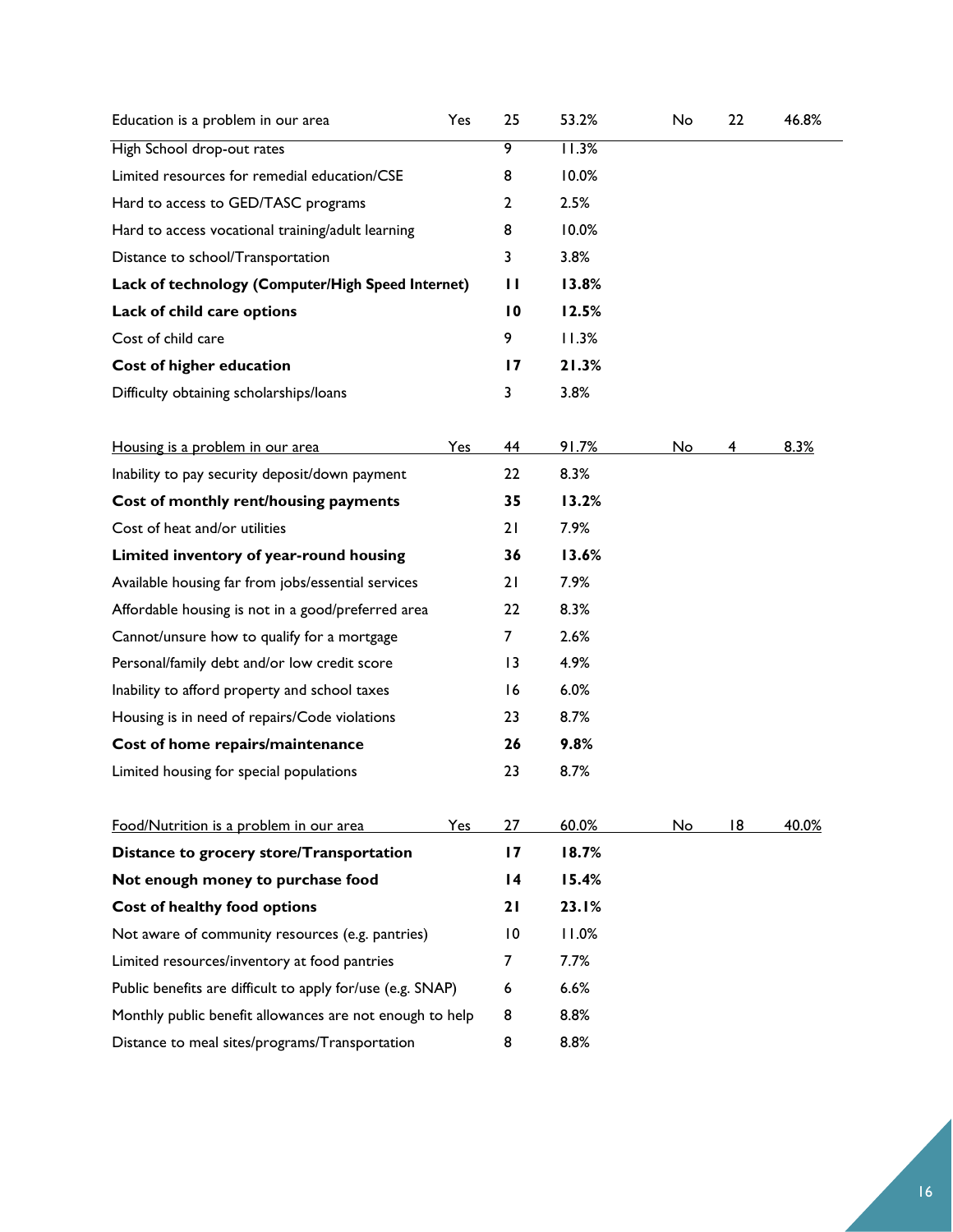| Transportation is a problem in our area            | <b>Yes</b> | <u>34</u>       | 72.3% | No | 13 | 27.7% |
|----------------------------------------------------|------------|-----------------|-------|----|----|-------|
| No access to a car                                 |            | $\mathbf{H}$    | 8.1%  |    |    |       |
| Bus schedules do not meet the needs                |            | 20              | 14.7% |    |    |       |
| Bus routes do not meet the needs                   |            | 24              | 17.6% |    |    |       |
| Cost of taxi/public transportation/Uber            |            | 18              | 13.2% |    |    |       |
| Limited disability/medical transportation          |            | 7               | 5.1%  |    |    |       |
| Cannot afford DMV permit/license/registration fees |            | 5               | 3.7%  |    |    |       |
| No driver's license/license suspended              |            | 4               | 2.9%  |    |    |       |
| Cost of car insurance                              |            | 16              | 11.8% |    |    |       |
| Cost of car repairs                                |            | 4               | 10.3% |    |    |       |
| Cost of gasoline                                   |            | 17              | 12.5% |    |    |       |
| Health care is a problem in our area               | Yes        | 32              | 72.7% | No | 12 | 27.3% |
| Cost of health insurance                           |            | 22              | 12.8% |    |    |       |
| Co-pays/Out of pocket expenses                     |            | 18              | 10.5% |    |    |       |
| Cannot afford/access prescribed medications        |            | 12              | 7.0%  |    |    |       |
| Do not have insurance or Medicaid/Medicare         |            | 6               | 3.5%  |    |    |       |
| Doctors will not accept my insurance               |            | $\overline{10}$ | 5.8%  |    |    |       |
| Dentists will not accept my insurance              |            | 9               | 11.0% |    |    |       |
| Distance to care/Transportation                    |            | $\mathbf{H}$    | 6.4%  |    |    |       |
| <b>Waiting times for appointments</b>              |            | 24              | 14.0% |    |    |       |
| Appointments conflict with work/school schedules   |            | $\mathbf{H}$    | 6.4%  |    |    |       |
| Specialists: Not enough locally/Need to travel     |            | 25              | 14.5% |    |    |       |
| Concern with getting care due to COVID-19          |            | 5               | 2.9%  |    |    |       |
| Lack technology for Telemedicine                   |            | 9               | 5.2%  |    |    |       |
| Mental Health care is a problem in our area        | <u>Yes</u> | 41              | 91.1% | No | 4  | 8.9%  |
| Not aware of resources/providers                   |            | 4               | 7.3%  |    |    |       |
| Inadequate crisis services                         |            | 22              | 11.5% |    |    |       |
| <b>Lack of providers</b>                           |            | 26              | 13.5% |    |    |       |
| Insurance does not cover/Out of pocket costs       |            | 17              | 8.9%  |    |    |       |
| Cannot afford/access prescribed medications        |            | $\overline{13}$ | 6.8%  |    |    |       |
| Waiting times for appointments                     |            | 21              | 10.9% |    |    |       |
| Appointments conflict with work/school schedules   |            | 9               | 4.7%  |    |    |       |
| Distance to care/Transportation                    |            | 9               | 4.7%  |    |    |       |
| Lack of care coordination with primary doctor      |            | $\overline{13}$ | 6.8%  |    |    |       |
| Limited discharge planning/follow up care          |            | 13              | 6.8%  |    |    |       |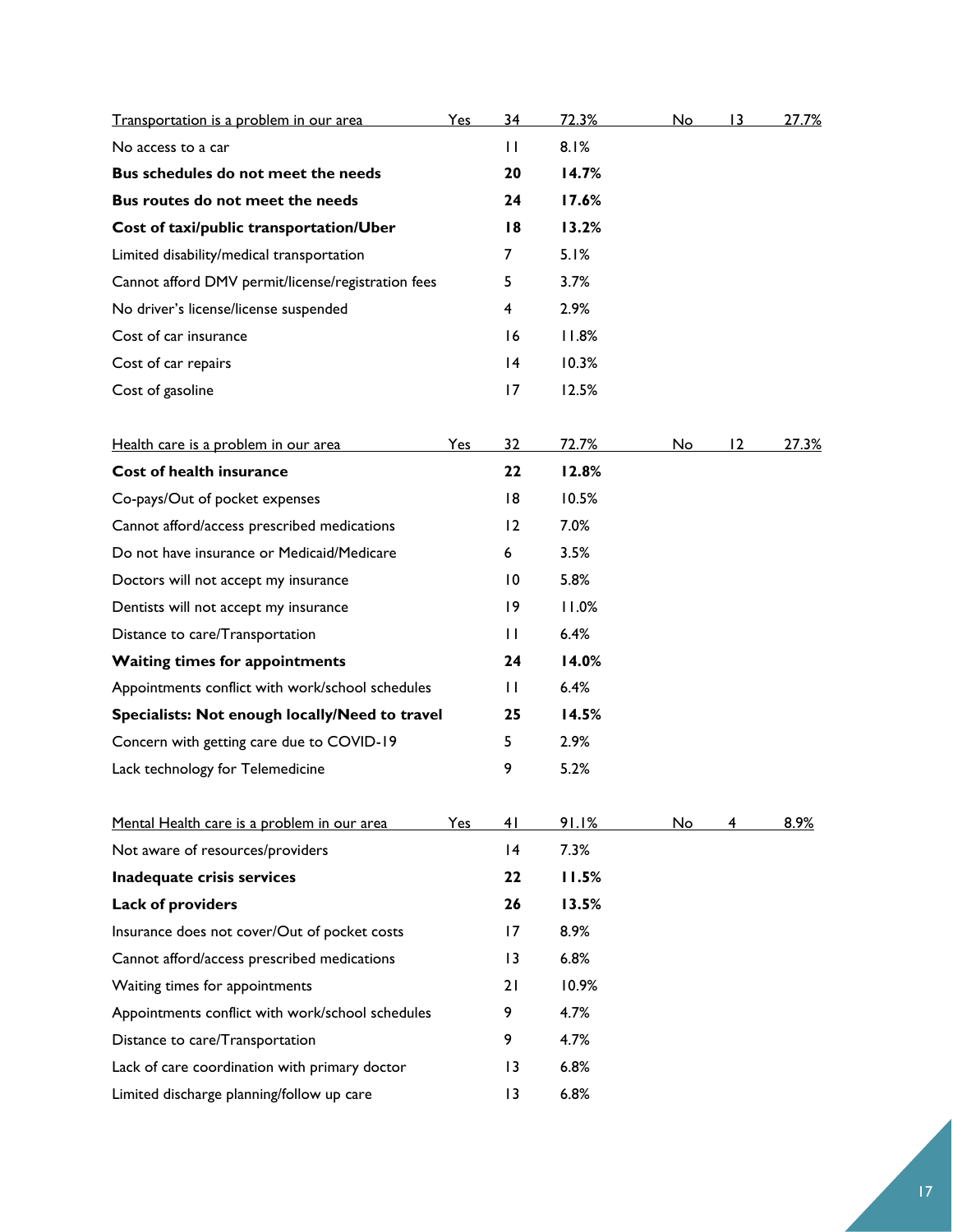| Stigma of mental health/Privacy issues          | -23 | 12.0% |
|-------------------------------------------------|-----|-------|
| Lack technology for Telemedicine/Support groups |     | 6.3%  |

| Addition/Recovery is a problem in our area       | Yes | 31 | 79.5% | No | 8 | 20.5% |
|--------------------------------------------------|-----|----|-------|----|---|-------|
| Lack of primary prevention efforts               |     | 8  | 8.2%  |    |   |       |
| Limited criminal justice resources               |     | 9  | 9.3%  |    |   |       |
| Not aware of resources/providers                 |     | 15 | 15.5% |    |   |       |
| Insurance does not cover/Out of pocket costs     |     | 6  | 6.2%  |    |   |       |
| Waiting times for appointments                   |     | 6  | 6.2%  |    |   |       |
| Appointments conflict with work/school schedules |     | 7  | 7.2%  |    |   |       |
| Distance to care/Transportation                  |     | 7  | 7.2%  |    |   |       |
| Lack of care coordination with primary doctor    |     | 7  | 7.2%  |    |   |       |
| Limited discharge planning/Follow up care        |     | 8  | 8.2%  |    |   |       |
| Stigma of addition and recovery/Privacy issues   |     | 18 | 18.6% |    |   |       |
| Lack technology for Telemedicine/Support groups  |     | 6  | 6.2%  |    |   |       |

Finances: What actions have you taken to make sure you have enough money on hand for basic need?

| Reduced food spending                                       | П  | 10.7% |
|-------------------------------------------------------------|----|-------|
| Stop saving for retirement                                  | 8  | 7.8%  |
| Cut back on recreational expenses                           | 27 | 26.2% |
| Use a credit card instead of cash/debit card                | 15 | 14.6% |
| Borrowed money from friend/family member                    | 12 | 11.7% |
| Skipped/stopped paying bills                                | 8  | 7.8%  |
| Stopped paying child support or alimony/spousal maintenance | 0  | 0.0%  |
| Took on additional work                                     | 9  | 8.7%  |
| Took out a loan                                             | 7  | 6.8%  |
| None of these actions                                       | 6  | 5.8%  |

### Other Challenges you believe are in our community:

Addition/Recovery: Oneonta is circling the drain for sure. Drugs, homeless people, lack of stores, school sucks. Can't wait to move away .

#### Economy:

- Clothing shopping is limited to young and college age population.
- Insufficient business base in most communities.
- Lack of retail stores that could boost the economy and offer goods for low/middle class. Plenty of space available for such stores like a Target. Community seems dead, struggling to get people to visit main st or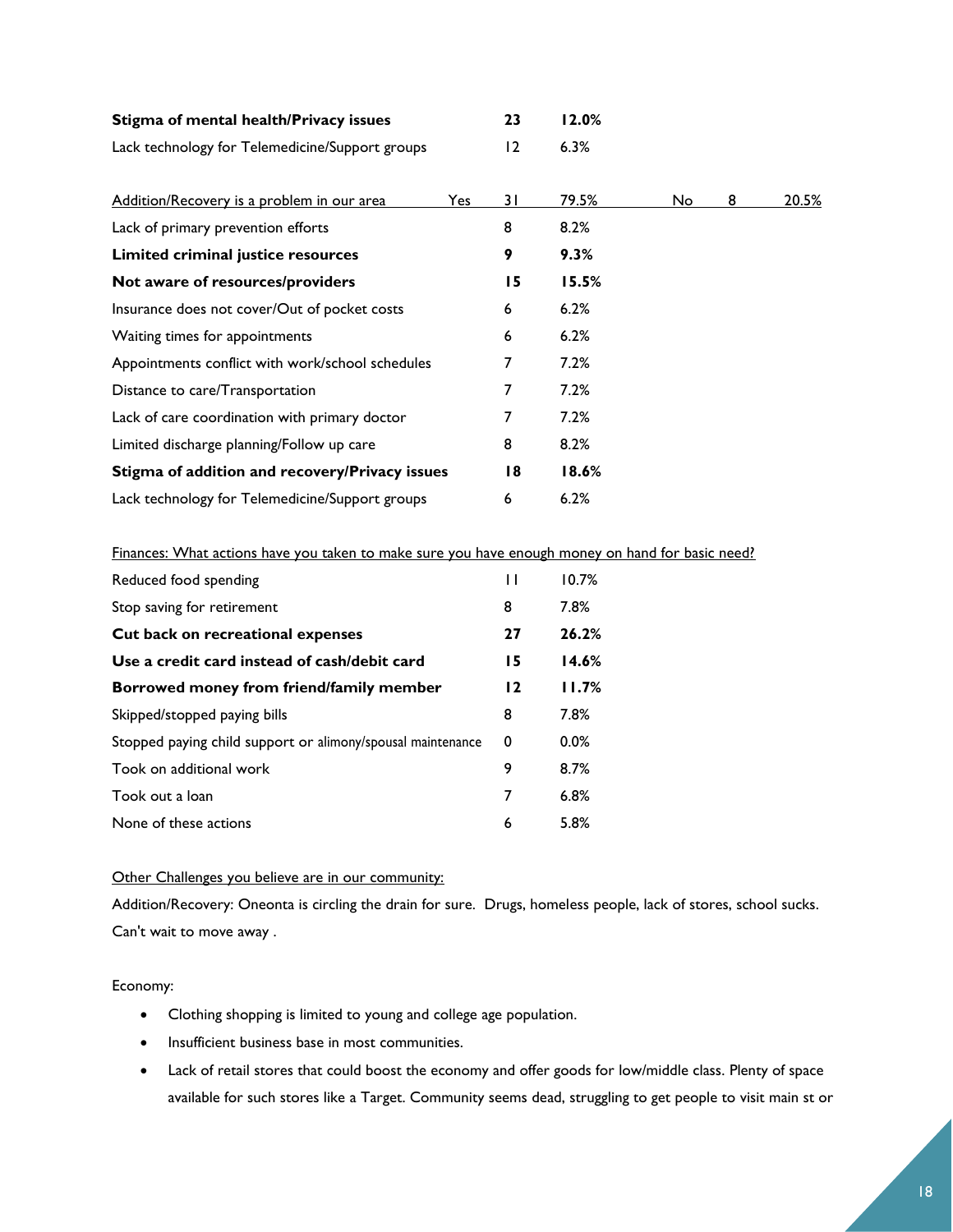Oneonta in general. A place like target could help, in part, improve employment opportunities, wages, access. There was a poll about this, overwhelmingly wanting it with 850+ votes.

- Need to travel to Utica or Albany to have shopping choices when needing a good pair of shoes for bad feet. Need to shop on line because of limited clothing stores in the area. No place to buy sheets or blankets except Walmart & the quality is not always long lasting.
- We need major employers in the area, job growth/economic development will create the change we need so that everyone in the area has a better quality of life

### Employment: Lack of workers

Food/Nutrition: Availability of farm to table food. There should be a actual store location that is locally farm sourced products only.

### Healthcare:

- Healthcare and keeping same doctors has been huge.
- Many people work for Bassett Healthcare which has outsourced many jobs to Optim and changed to Optim's health insurance which has very high copays and deductibles, making critical services like physical therapy nearly unaffordable.
- We go to Albany for orthodontist, neuro and Developmental Ped's, Binghamton for MRI and mammograms, Utica for allergy, oral surgeon. As a middle class family we can afford to do this- most people can't. Fox is beyond AWFUL. I would hate to have to go there. Bassett only slightly better.
- The cut back of health services locally, now most things necessitate a trip to Cooperstown. Restore services at Fox Hospital. Wonderful LOCAL hospital.

### Housing:

- There aren't many resources to help those with low income housing when moving to get their items from one place to the next so moving although may be the best option the person will either not move or move and leave most of their belongings behind causing them a lack of resources
- Affordable year round safe housing and adequate transportation services are severely lacking in the Oneonta area
- Code enforcement from the City is lacking
- Getting helpers for small repair and maintenance is nearly impossible.
- Many area landlords do not take care of their properties and charge above the fair market rates for small, run down units.
- No house rentals for families!!!! Everything is for students or short term for baseball families. We have to move because our landlord is selling and there's nothing available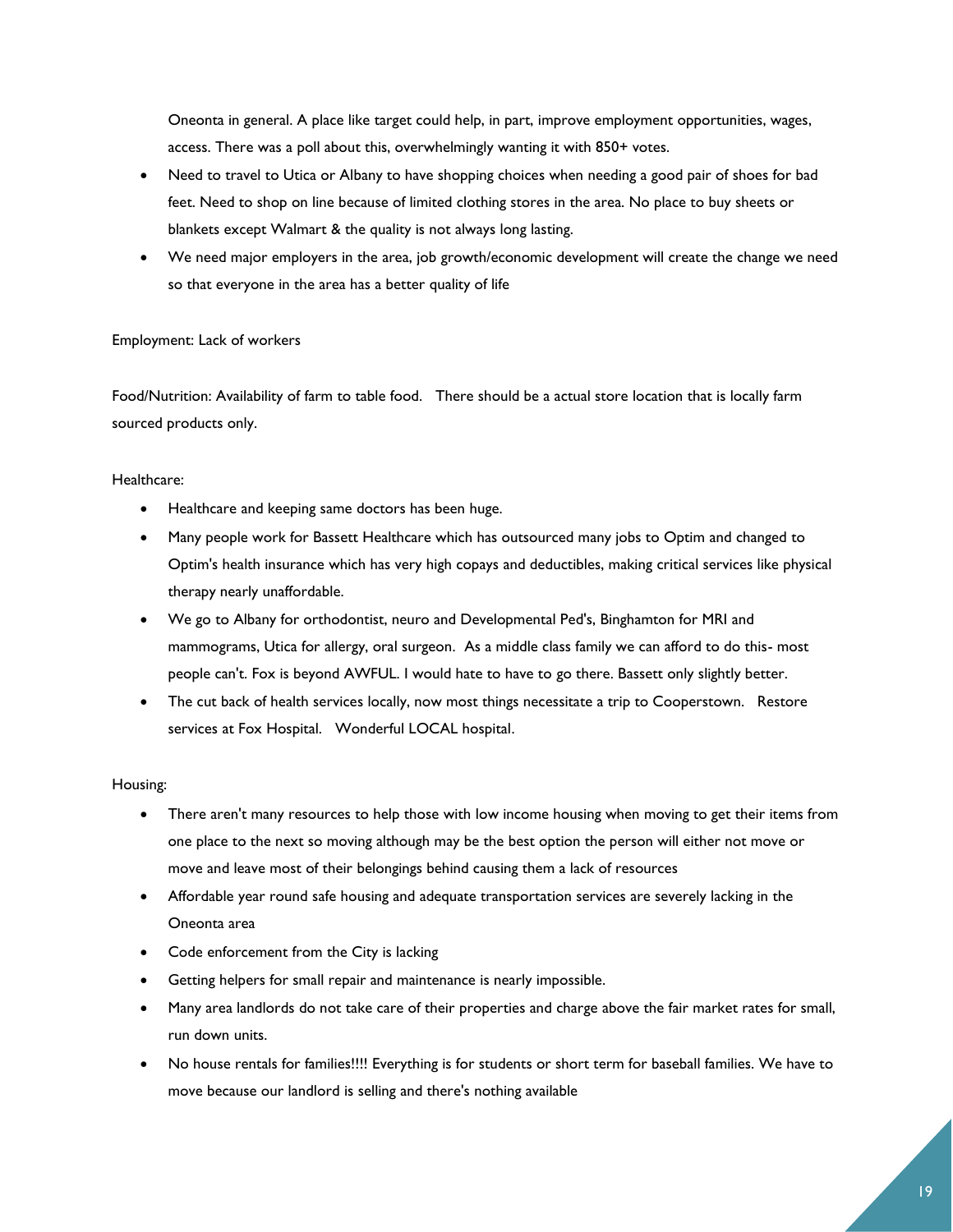Please do something about the student rental companies, they need more oversight and should pay higher taxes to support middle income house initiatives.

Mental Health: Lack of mental health and medical specialists is HUGE. If I knew that, I would have reconsidered moving here.

### Recreation:

- Lack of Entertainment options. Oneonta Theatre needs to be re-opened and become what it was. Far better option then Foothills.
- As an educator I see the need for activities and opportunities for grade school children. FREE summer programs are necessary and STOP charging for swimming. The city should take back that program not the YMCA.
- Need a public exercise and walking path. Need safe areas to ride bikes, Need safe sidewalks which are smooth for safe walking for seniors and trikes and skates for kids.
- Not enough public support and funding for arts and cultural offerings outside of the school systems for adults leads to a lack of quality of life.

### Seniors/Disabled:

- Finding caregivers for seniors that is affordable is a community problem & a health insurance problem because caregivers do deserve to be paid more but people that need this service usually can't afford it
- Limited support and programs for seniors which are in Oneonta. Limited support to navigate programs such as obtaining disability. Case workers for life threatening illness are needed.

## Transportation:

- Restore the DMV office in Oneonta.
- Limited bus destinations, no night or Sunday service.
- Providers are unaware of resources in the area, and those that they are aware of they aren't always aware of what they can actually offer, a lot of members are aware of resources in their communities but expect things vs working toward things, when a person utilizes Medicaid transportation they aren't approved to stop at a local pharmacy to pick up any scripts the members may need - this makes it very difficult for a member using services to be able to follow through with any health related needs.
- The major problems are parking Downtown.
- West Street needs repaving. Has not been done in over 50 years from Chestnut to Center Street.

### Other:

• The trend to centralize services in the population center of Oneonta creates many of the problems listed above for vulnerable populations in smaller communities within Otsego County.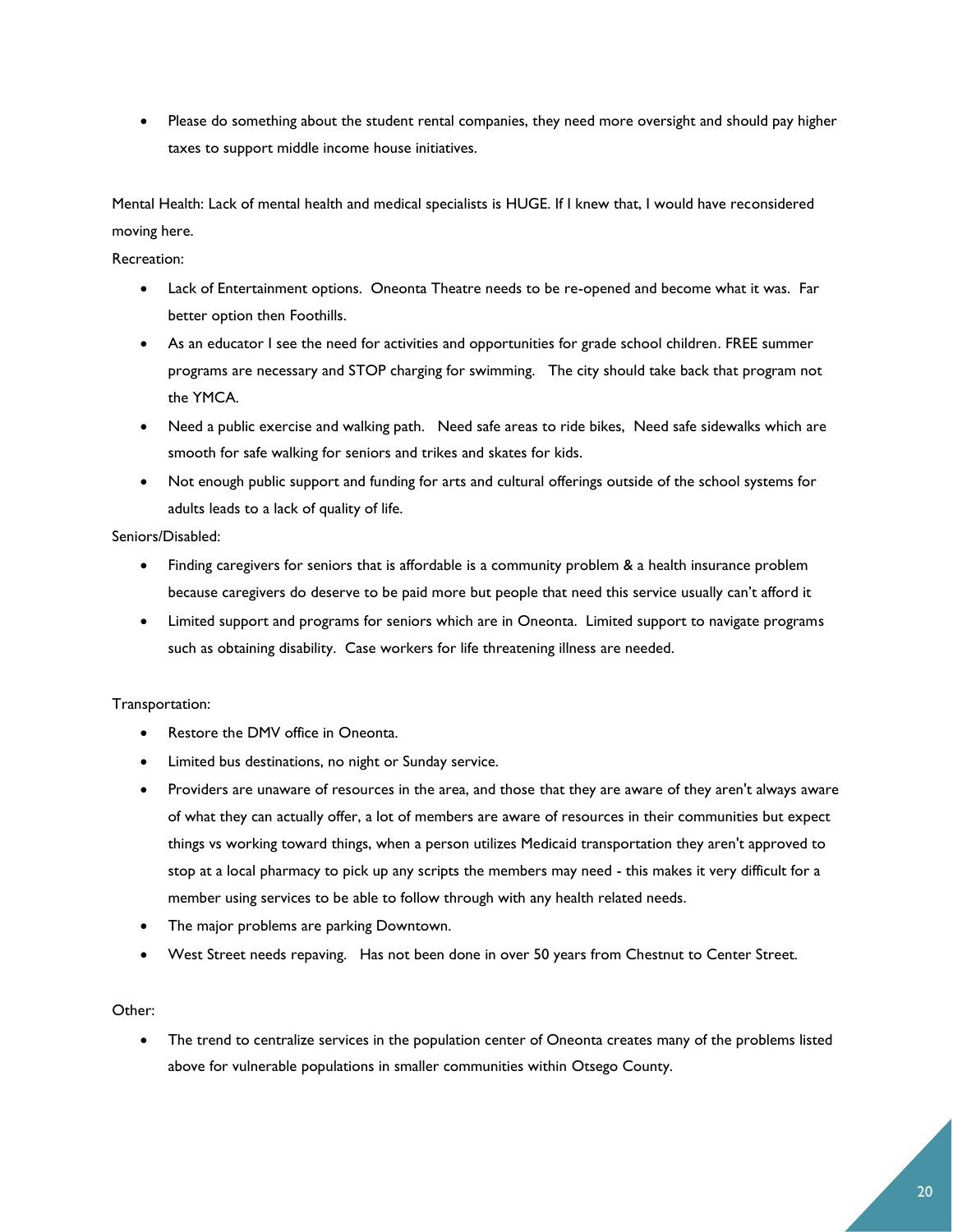Too many non-profits in the area are leaching taxpayer money without making a real difference. We're treating the wounds with a Band-Aid instead of the root cause. Oneonta gets dumped with all of the social programming, creating a burden on the home-owners and taxpaying residents of the city.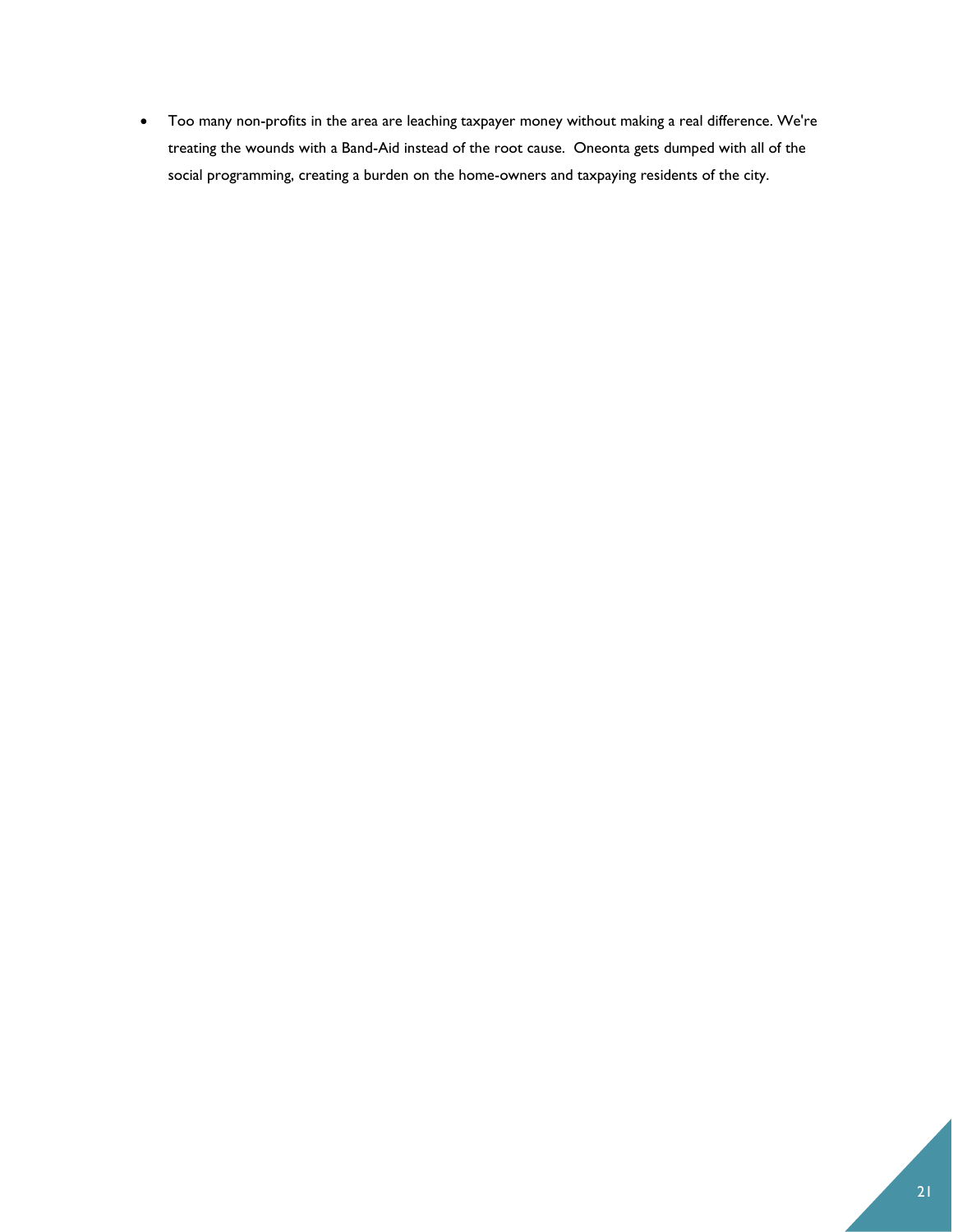# **CENSUS BUREAU ANNOUNCES KEY DATES FOR UPCOMING RELEASES**

JULY 29, 2021 — The U.S. Census Bureau's schedule for the release of 2020 Census redistricting data; the 2020 income, poverty and health insurance coverage statistics from the Annual Social and Economic Supplement to the Current Population Survey; and the 2020 American Community Survey is as follows:

#### **August 12, 2021 (no embargo)**

2020 Census Redistricting Data Legacy Format - The Census Bureau will provide redistricting data in the legacy format that state officials have used the last two decades. These data will consist of 2020 Census population counts by race, Hispanic origin, and voting age, as well as housing unit data for counties, places, census tracts and blocks.

#### **September 14, 2021 (no embargo)**

- National 2020 Income, Poverty and Health Insurance Coverage Statistics: Current Population Survey Annual Social and Economic Supplement - Annual release of national-level income, poverty (including official 2020 poverty rate), and health insurance coverage statistics. The reports will include statistics for calendar year 2020 and compare trends with previous years.
- National 2020 Supplemental Poverty Measure Estimates: Current Population Survey Annual Social and Economic Supplement - Annual release of supplemental poverty estimates for the nation and states.

### **September 16, 2021 (no embargo)**

2020 Census Redistricting Data Easier-to-Use Format - The Census Bureau will provide states and the public with the same data released in a legacy format in August. States will receive an easier-to-use toolkit of DVDs/flash drives with integrated browsing software for official state recipients. The public will have access to the data on data.census.gov. These data will consist of the same 2020 Census population counts by race, Hispanic origin and voting age, as well as housing unit data for counties, places, census tracts and blocks.

#### **November** (no later than November 30)

2020 American Community Survey (ACS) 1-Year Experimental Estimates - The ACS is one of the most comprehensive sources of information about the U.S. population, providing crucial demographic, social, economic and housing statistics. The COVID-19 pandemic significantly disrupted our ability to reach people and limited their ability to participate in the 2020 ACS. Therefore, instead of providing the standard 1-year data products, the Census Bureau will release a series of estimates using "experimental" weights from the 1-year data. It will also release a research paper detailing the methodology for the experimental weights. *One-year ACS estimate data is only available for areas with populations of 65,000+ therefore, typically not available for Otsego County.*